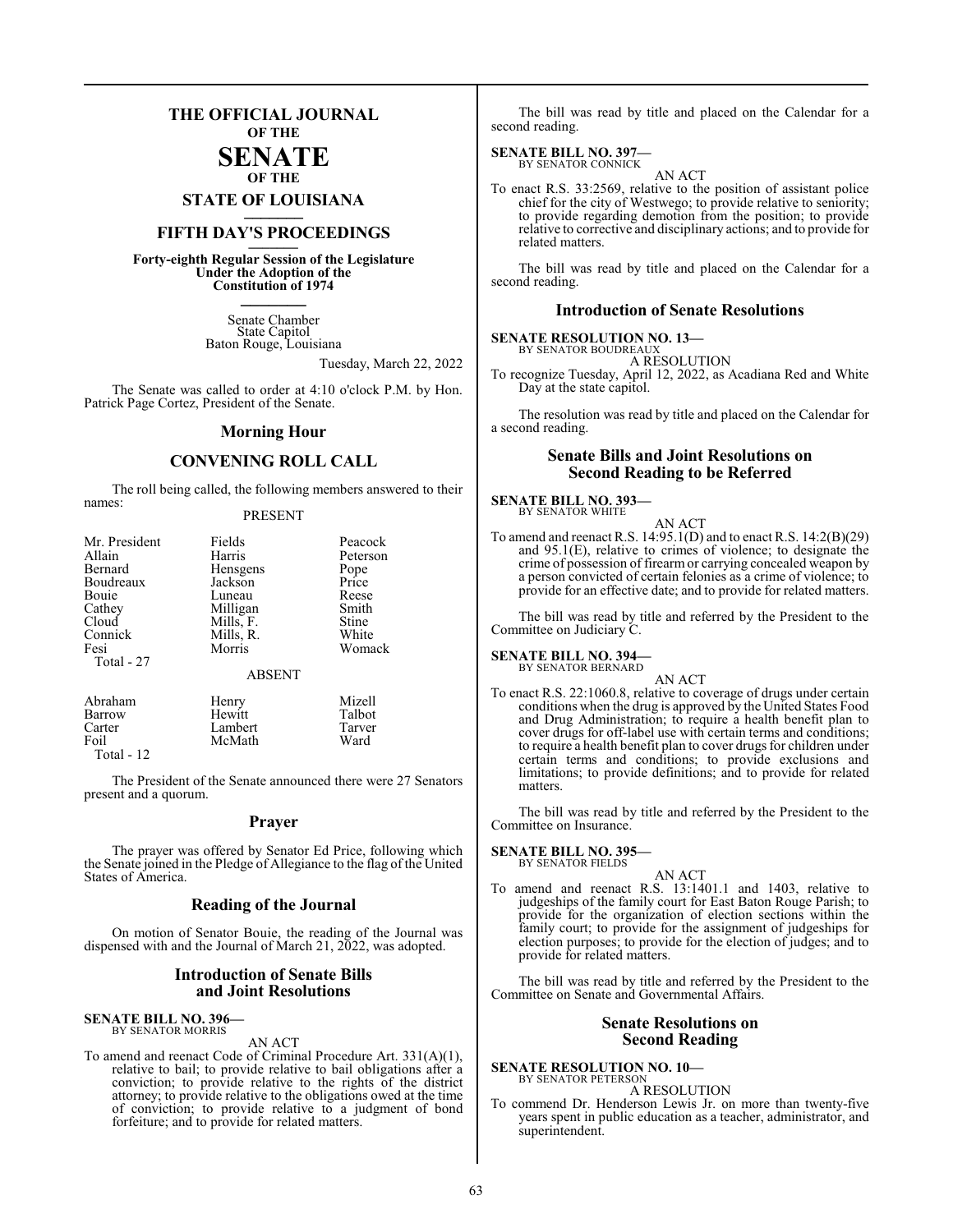On motion of Senator Peterson the resolution was read by title and adopted.

#### **SENATE RESOLUTION NO. 11—** BY SENATOR HENRY

A RESOLUTION

To designate Wednesday, April 13, 2022, as Children's Advocacy Centers (CACs) Day in Louisiana.

The resolution was read by title and returned to the Calendar, subject to call.

#### **SENATE RESOLUTION NO. 12—** BY SENATOR CATHEY

A RESOLUTION

To designate April 19, 2022, as 4-H Day at the Senate of the Legislature of Louisiana and to commend the state 4-H officers.

On motion of SenatorCathey the resolution was read by title and adopted.

#### **Senate Concurrent Resolutions on Second Reading**

#### **SENATE CONCURRENT RESOLUTION NO. 9—** BY SENATOR FOIL

A CONCURRENT RESOLUTION To designate May 21-27, 2022, as Safe Boating Week in Louisiana.

The concurrent resolution was read by title. Senator Foil moved to adopt the Senate Concurrent Resolution.

### **ROLL CALL**

The roll was called with the following result:

#### YEAS

| Mr. President<br>Allain<br>Bernard<br>Boudreaux<br>Bouie<br>Carter<br>Cathey<br>Cloud<br>Connick<br>Fesi | Foil<br>Harris<br>Hensgens<br>Hewitt<br>Jackson<br>Luneau<br>Milligan<br>Mills, F.<br>Mills, R.<br>Morris | Peterson<br>Pope<br>Price<br>Reese<br>Smith<br>Stine<br>Talbot<br>Tarver<br>White<br>Womack |
|----------------------------------------------------------------------------------------------------------|-----------------------------------------------------------------------------------------------------------|---------------------------------------------------------------------------------------------|
| Fields<br>Total - 32                                                                                     | Peacock<br>NAYS                                                                                           |                                                                                             |

Total - 0

#### ABSENT

| Abraham   | Lambert | Ward |
|-----------|---------|------|
| Barrow    | McMath  |      |
| Henry     | Mizell  |      |
| Total - 7 |         |      |

The Chair declared the Senate adopted the Senate Concurrent Resolution and ordered it sent to the House.

#### **SENATE CONCURRENT RESOLUTION NO. 11—** BY SENATOR BERNARD

A CONCURRENT RESOLUTION

To recognize the Apalachee Indians Talimali Band as an Indian tribe of the state of Louisiana.

The resolution was read by title and referred by the President to the Committee on Judiciary B.

## **Page 2 SENATE 5th DAY'S PROCEEDINGS**

### **Senate Concurrent Resolutions to be Adopted, Subject to Call**

#### **Called from the Calendar**

Senator Stine asked that Senate Concurrent Resolution No. 5 be called from the Calendar.

**SENATE CONCURRENT RESOLUTION NO. 5—**<br>BY SENATORS STINE, ABRAHAM AND REESE AND<br>REPRESENTATIVES BOURRIAQUE, FARNUM, GEYMANN, ROMERO AND TARVER

A CONCURRENT RESOLUTION

To express the sincere and heartfelt condolences of the Legislature of Louisiana to the family of Mayor Robert "Bob" Hardey on the occasion of his passing.

The concurrent resolution was read by title. Senator Stine moved to adopt the Senate Concurrent Resolution.

#### **ROLL CALL**

The roll was called with the following result:

#### YEAS

| Mr. President<br>Allain<br>Bernard<br>Boudreaux<br>Bouie<br>Carter<br>Cathey<br>Cloud<br>Connick<br>Fesi<br>Fields<br>Total $-33$ | Foil<br>Harris<br>Hensgens<br>Hewitt<br>Jackson<br>Luneau<br>Milligan<br>Mills, F.<br>Mills, R.<br>Morris<br>Peacock<br><b>NAYS</b> | Peterson<br>Pope<br>Price<br>Reese<br>Smith<br>Stine<br>Talbot<br>Tarver<br>Ward<br>White<br>Womack |
|-----------------------------------------------------------------------------------------------------------------------------------|-------------------------------------------------------------------------------------------------------------------------------------|-----------------------------------------------------------------------------------------------------|
| Total $-0$                                                                                                                        | <b>ABSENT</b>                                                                                                                       |                                                                                                     |
| Abraham<br>Barrow                                                                                                                 | Henry<br>Lambert                                                                                                                    | McMath<br>Mizell                                                                                    |

The Chair declared the Senate adopted the Senate Concurrent Resolution and ordered it sent to the House.

### **Message from the House**

#### **ASKING CONCURRENCE IN HOUSE BILLS AND JOINT RESOLUTIONS**

#### March 21, 2022

To the Honorable President and Members of the Senate:

I am directed to inform your honorable body that the House of Representatives has finally passed and asks your concurrence in the following House Bills and Joint Resolutions:

HB No. 163 HB No. 293

Total - 6

Respectfully submitted, MICHELLE D. FONTENOT Clerk of the House of Representatives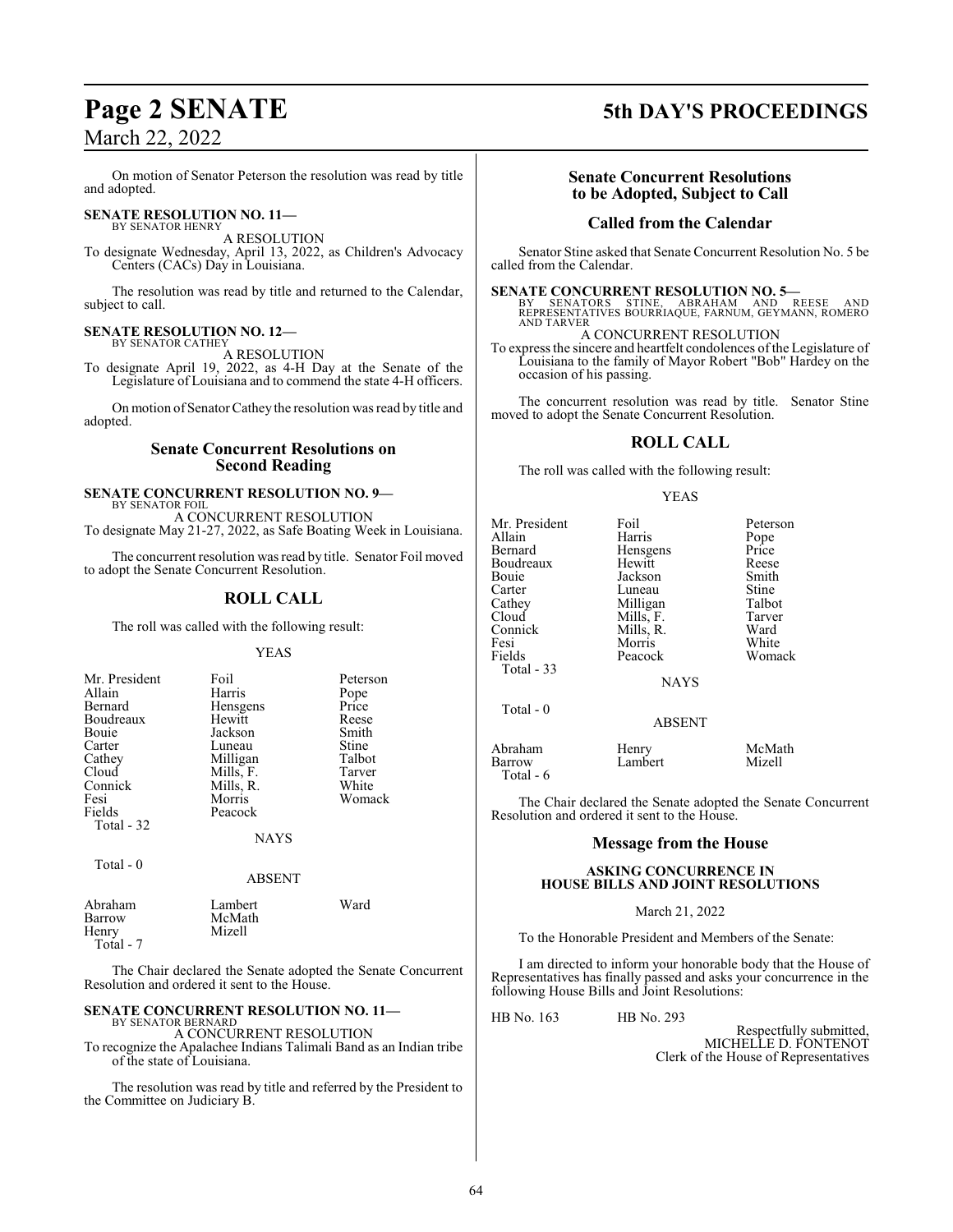## **5th DAY'S PROCEEDINGS Page 3 SENATE**

# March 22, 2022

#### **House Bills and Joint Resolutions on First Reading**

#### **HOUSE BILL NO. 163—** BY REPRESENTATIVE PHELPS

AN ACT

To enact R.S. 47:463.214, relative to motor vehicle special prestige license plates; to establish the "Sickle Cell Disease Association" specialty license plate; to provide for the creation, issuance, design, fees, implementation, distribution, and rule promulgation applicable to such license plate; to provide an effective date; and to provide for related matters.

The bill was read by title and placed on the Calendar for a second reading.

#### **HOUSE BILL NO. 293—**

BY REPRESENTATIVES HILFERTY, COX, DAVIS, DUPLESSIS, FISHER,<br>FONTENOT, GOUDEAU, JORDAN, MCKNIGHT, NEWELL, PRESSLY, ST.<br>BLANC, AND THOMAS

AN ACT

To amend and reenact R.S. 40:1581, relative to carbon monoxide detectors in one- or two-family dwellings; to provide for a longlife, sealed battery carbon monoxide detector in certain dwellings; to provide for applicability; and to provide for related matters.

The bill was read by title and placed on the Calendar for a second reading.

#### **House Bills and Joint Resolutions on Second Reading**

## **HOUSE BILL NO. 39—** BY REPRESENTATIVE CHARLES OWEN

AN ACT

To enact R.S. 35:418, relative to ex officio notaries public for the Beauregard Parish School Board; to authorize the superintendent of the Beauregard Parish School Board to designate ex officio notaries public; to provide for duties and functions of the ex officio notaries public; to provide forlimitations and termination of the ex officio notaries public; and to provide for related matters.

The bill was read by title and referred by the President to the Committee on Judiciary A.

## **HOUSE BILL NO. 92—** BY REPRESENTATIVE ECHOLS

AN ACT

To enact R.S. 47:463.214, relative to motor vehicle special prestige license plates; to provide for the "Laissez les ARTS Rouler" special prestige license plate; to provide for the creation, issuance, design, implementation, fees, distribution, and rule promulgation applicable to such license plate; and to provide for related matters.

The bill was read by title and referred by the President to the Committee on Transportation, Highways and Public Works.

#### **HOUSE BILL NO. 96—** BY REPRESENTATIVE BRASS

AN ACT

To enact R.S. 47:463.214 and 463.215, relative to motor vehicle special prestige license plates; to establish the "United Most Worshipful St. John's Grand Lodge of Ancient, Free and Accepted Scottish Rite Masons for the state of Louisiana" and the "Daughters of Universal Grand Chapter Order of Eastern Star" specialty license plates; to provide for the creation, issuance, design, fees, implementation, distribution, and rule promulgation applicable to such license plates; and to provide for related matters.

The bill was read by title and referred by the President to the Committee on Transportation, Highways and Public Works.

#### **HOUSE BILL NO. 120—**

BY REPRESENTATIVE DAVIS AN ACT

To amend and reenact R.S. 49:191(1) and to repeal R.S. 49:191(10)(e), relative to the Department of Economic Development, including provisionsto provide forthe re-creation of the Department of Economic Development and the statutory entities made a part of the department by law; to provide for the effective termination date for all statutory authority for the existence of such statutory entities; and to provide for related matters.

The bill was read by title and referred by the President to the Committee on Commerce, Consumer Protection, and International Affairs.

#### **HOUSE BILL NO. 121—**

BY REPRESENTATIVE DAVIS AN ACT

- 
- To amend and reenact R.S. 49:191(1) and to repeal 49:191(10)(h), relative to the Department of Public Service, including provisions to provide for the re-creation of the Department of Public Service and the statutory entities made a part of the department by law; to provide for the effective termination date for all statutory authority for the existence of such statutory entities; and to provide for related matters.

The bill was read by title and referred by the President to the Committee on Commerce, Consumer Protection, and International Affairs.

#### **HOUSE BILL NO. 124—**

BY REPRESENTATIVE MUSCARELLO AN ACT

To enact Code of Civil Procedure Article 195.1, relative to judicial proceedings conducted by audio-visual means; to provide for hearings and exceptions; to provide for judge trials; to provide for the discretion of the court; to provide for the consent of the parties; and to provide for related matters.

The bill was read by title and referred by the President to the Committee on Judiciary A.

#### **HOUSE BILL NO. 169—**

BY REPRESENTATIVE RISER AN ACT

To amend and reenact R.S. 37:711.12(D)(2), relative to geoscientists; to provide an exemption for geoscientific work performed by an officer or employee of the state; and to provide for related matters.

The bill was read by title and referred by the President to the Committee on Commerce, Consumer Protection, and International Affairs.

#### **HOUSE BILL NO. 264—**

BY REPRESENTATIVE SEABAUGH AN ACT

To amend and reenact Code of Civil Procedure Article 1201(C), relative to service of citation; to provide for the serving of the original petition with the supplemental or amended petition to additional defendants; and to provide for related matters.

The bill was read by title and referred by the President to the Committee on Judiciary A.

**HOUSE BILL NO. 297—**

BY REPRESENTATIVE EDMONDS AN ACT

To amend and reenact Children's Code Articles 1209 and 1231, relative to intervention in agency and private adoption proceedings; to provide for intervention by a biological sibling; and to provide for related matters.

The bill was read by title and referred by the President to the Committee on Judiciary A.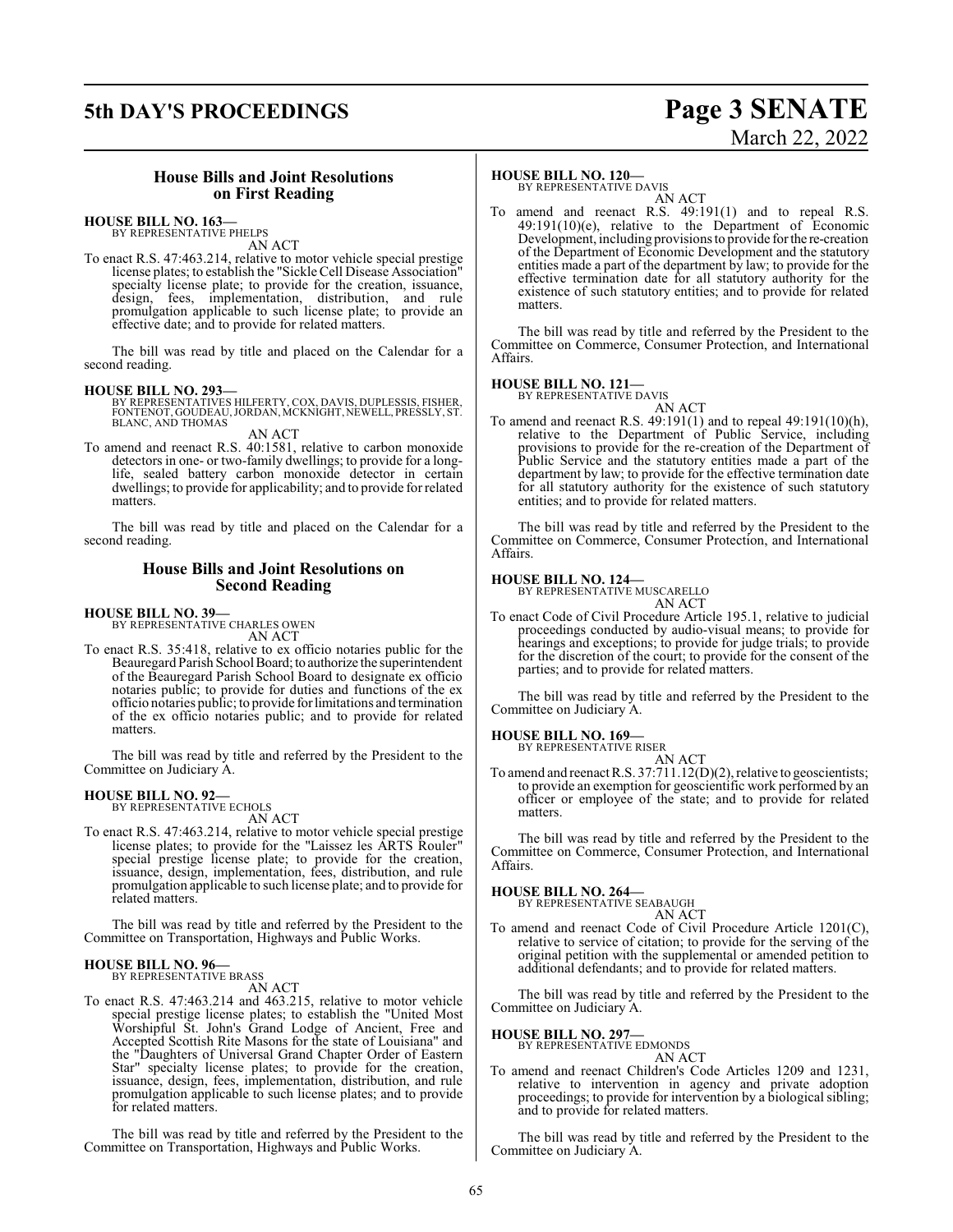#### **HOUSE BILL NO. 571—**

BY REPRESENTATIVE GADBERRY AN ACT

To amend and reenact R.S. 40:1730.26(3), relative to the State Uniform Construction Code; to provide for the adoption of the State Uniform Construction Code within five years from publication of the appropriate code; to provide for an extension to the time period in which the code is required to be adopted; to provide for limitations relative to the length and number of extensions to the adoption of the code; to limit the extension to no more than one year; to limit the authority of the council relative to the number of times an extension may be granted; to provide for a definition; and to provide for related matters.

The bill was read by title and referred by the President to the Committee on Commerce, Consumer Protection, and International Affairs.

#### **HOUSE BILL NO. 581—** BY REPRESENTATIVE ST. BLANC

AN ACT To amend and reenact R.S. 40:1749.12(6), 1749.13(B)(1), and 1749.15, relative to the Louisiana Underground Utilities and Facilities Damage Prevention Law; to modify definitions to include unplanned utility outages; to provide for excavations or demolitions on certain national holidays; to authorize certain electronic notice; to modify with respect to rebuttable presumptions relative to excavators; to provide for emergency excavation notices and emergency response times; and to provide for related matters.

The bill was read by title and referred by the President to the Committee on Commerce, Consumer Protection, and International Affairs.

#### **House Concurrent Resolutions on Second Reading**

### **HOUSE CONCURRENT RESOLUTION NO. 22—** BY REPRESENTATIVE PRESSLY AND SENATOR PEACOCK

A CONCURRENT RESOLUTION

To commend John Gholson on his retirement after fifty years of service to First Baptist Church School in Shreveport.

The resolution was read by title. Senator Peacock moved to concur in the House Concurrent Resolution.

### **ROLL CALL**

The roll was called with the following result:

#### YEAS

| Mr. President<br>Allain<br>Bernard<br>Boudreaux<br>Bouie<br>Carter<br>Cathey<br>Cloud<br>Connick<br>Fesi<br>Fields<br>Total $-33$ | Foil<br>Harris<br>Hensgens<br>Hewitt<br>Jackson<br>Luneau<br>Milligan<br>Mills, F.<br>Mills, R.<br>Morris<br>Peacock | Peterson<br>Pope<br>Price<br>Reese<br>Smith<br>Stine<br>Talbot<br>Tarver<br>Ward<br>White<br>Womack |
|-----------------------------------------------------------------------------------------------------------------------------------|----------------------------------------------------------------------------------------------------------------------|-----------------------------------------------------------------------------------------------------|
|                                                                                                                                   | <b>NAYS</b>                                                                                                          |                                                                                                     |
| Total - 0                                                                                                                         | ABSENT                                                                                                               |                                                                                                     |

Lambert

Abraham Henry<br>Barrow Lambe

Total - 6

| McMath |
|--------|
| Mizell |

## **Page 4 SENATE 5th DAY'S PROCEEDINGS**

The Chair declared the Senate concurred in the House Concurrent Resolution and ordered it returned to the House.

#### **HOUSE CONCURRENT RESOLUTION NO. 25—**

BY REPRESENTATIVE ORGERON A CONCURRENT RESOLUTION

To commend Breaux Petroleum Products on the occasion of its one hundredth anniversary.

The resolution was read by title. Senator Fesi moved to concur in the House Concurrent Resolution.

#### **ROLL CALL**

The roll was called with the following result:

YEAS

Mr. President Foil Price<br>Allain Harris Reese Allain Harris Reese Boudreaux Hewitt Stine<br>Bouie Luneau Talbot Bouie Luneau Talbot<br>Carter Milligan Tarver Carter Milligan Tarver<br>Cathey Mills, F. Ward Cathey Mills, F. Ward<br>Cloud Mills, R. White Cloud Mills, R.<br>Connick Morris Connick Morris Womack Fesi Peacock<br>Fields Pone Total - 31

Hensgens Smith<br>Hewitt Stine

Pope **NAYS** 

Total - 0

| Abraham   | Jackson | Mizell   |
|-----------|---------|----------|
| Barrow    | Lambert | Peterson |
| Henry     | McMath  |          |
| Total - 8 |         |          |

The Chair declared the Senate concurred in the House Concurrent Resolution and ordered it returned to the House.

ABSENT

#### **HOUSE CONCURRENT RESOLUTION NO. 28—**

BY REPRESENTATIVE MOORE AND SENATOR JACKSON A CONCURRENT RESOLUTION

To express the condolences of the legislature on the death of Ervin Peter Turner.

The resolution was read by title. Senator Price moved to concur in the House Concurrent Resolution.

### **ROLL CALL**

The roll was called with the following result:

#### YEAS

| Mr. President | Foil        | Peterson |
|---------------|-------------|----------|
| Allain        | Harris      | Pope     |
| Bernard       | Hensgens    | Price    |
| Boudreaux     | Hewitt      | Reese    |
| Bouie         | Jackson     | Smith    |
| Carter        | Luneau      | Stine    |
| Cathey        | Milligan    | Talbot   |
| Cloud         | Mills, F.   | Tarver   |
| Connick       | Mills, R.   | Ward     |
| Fesi          | Morris      | White    |
| Fields        | Peacock     | Womack   |
| Total - 33    |             |          |
|               | <b>NAYS</b> |          |
|               |             |          |

Total - 0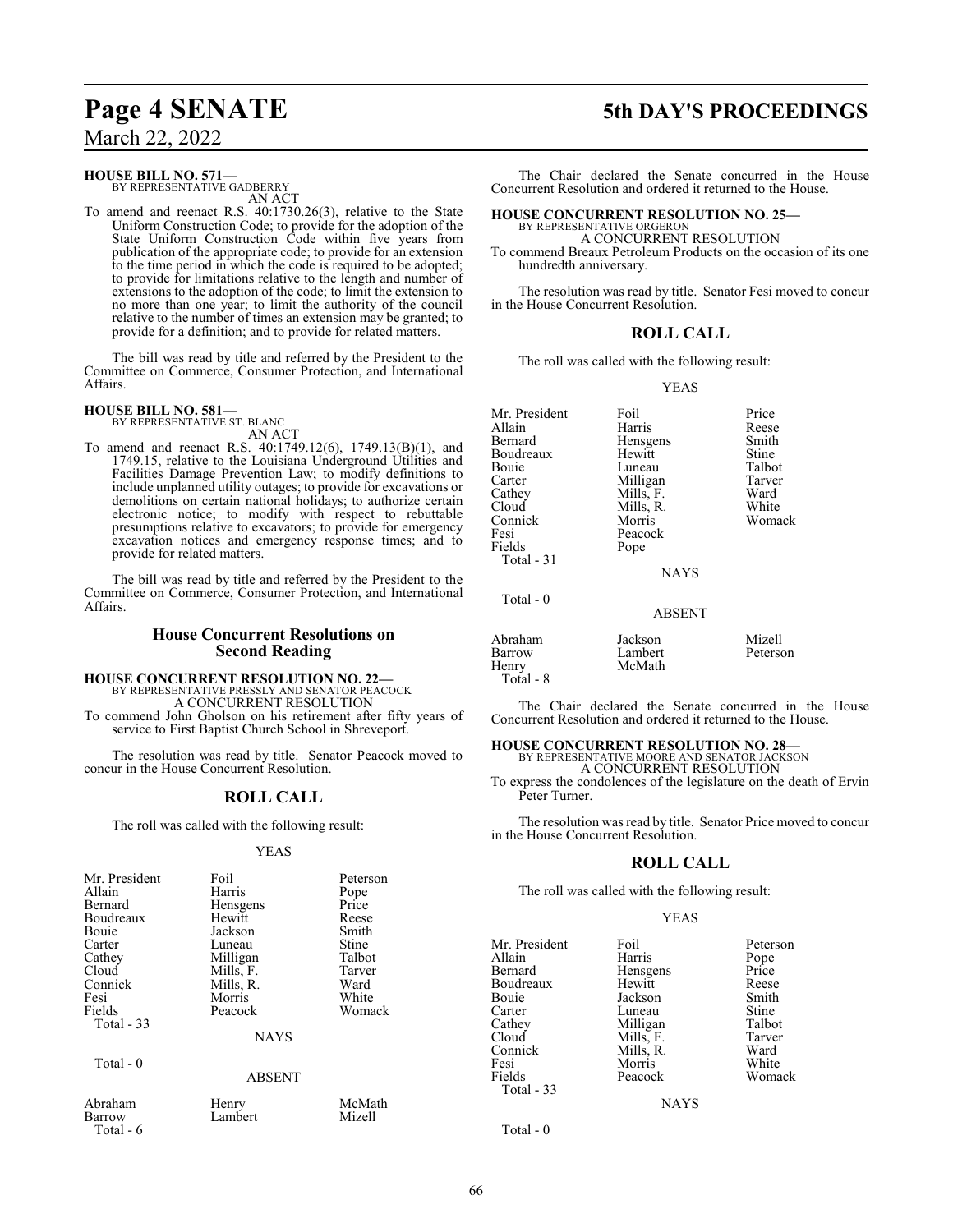## **5th DAY'S PROCEEDINGS Page 5 SENATE**

#### ABSENT

Abraham Henry McMath Total - 6

Total - 0

Lambert

The Chair declared the Senate concurred in the House Concurrent Resolution and ordered it returned to the House.

#### **HOUSE CONCURRENT RESOLUTION NO. 29—**

BY REPRESENTATIVES BOURRIAQUE, GOUDEAU, AND MIGUEZ AND SENATOR HENSGENS A CONCURRENT RESOLUTION

To express the condolences of the Legislature of Louisiana upon the death of Ramsie Kate Baumgardner.

The resolution was read by title. Senator Hensgens moved to concur in the House Concurrent Resolution.

#### **ROLL CALL**

The roll was called with the following result:

#### YEAS

| Foil        | Peterson  |
|-------------|-----------|
| Harris      | Pope      |
| Hensgens    | Price     |
| Hewitt      | Reese     |
| Jackson     | Smith     |
| Luneau      | Stine     |
| Milligan    | Talbot    |
| Mills, F.   | Tarver    |
|             | Ward      |
| Morris      | White     |
| Peacock     | Womack    |
|             |           |
| <b>NAYS</b> |           |
|             | Mills, R. |

#### ABSENT

| Abraham             | Henry   | McMath |
|---------------------|---------|--------|
| Barrow<br>Total - 6 | Lambert | Mizell |

The Chair declared the Senate concurred in the House Concurrent Resolution and ordered it returned to the House.

### **HOUSE CONCURRENT RESOLUTION NO. 30—**

BY REPRESENTATIVE FONTENOT AND SENATOR FESI A CONCURRENT RESOLUTION

To express the condolences of the Legislature of Louisiana on the death of Earl Joseph Thibodaux.

The resolution was read by title. Senator Fesi moved to concur in the House Concurrent Resolution.

#### **ROLL CALL**

The roll was called with the following result:

#### YEAS

| Mr. President | Foil      | Peterson |
|---------------|-----------|----------|
| Allain        | Harris    | Pope     |
| Bernard       | Hensgens  | Price    |
| Boudreaux     | Hewitt    | Reese    |
| Bouie         | Jackson   | Smith    |
| Carter        | Luneau    | Stine    |
| Cathey        | Milligan  | Talbot   |
| Cloud         | Mills, F. | Tarver   |
| Connick       | Mills, R. | Ward     |
| Fesi          | Morris    | White    |
| Fields        | Peacock   | Womack   |

# March 22, 2022

Total - 33

Total - 0

NAYS

ABSENT

Abraham Henry McMath Total - 6

Lambert

The Chair declared the Senate concurred in the House Concurrent Resolution and ordered it returned to the House.

#### **HOUSE CONCURRENT RESOLUTION NO. 31—**

BY REPRESENTATIVE STEFANSKI A CONCURRENT RESOLUTION

To recognize Tuesday, March 29, 2022, as Civil Legal Aid Day at the state capitol.

The resolution was read by title. Senator Hensgens moved to concur in the House Concurrent Resolution.

#### **ROLL CALL**

The roll was called with the following result:

#### YEAS

| Mr. President                  | Foil                              | Peterson         |
|--------------------------------|-----------------------------------|------------------|
| Allain                         | Harris                            | Pope             |
| Bernard                        | Hensgens                          | Price            |
| Boudreaux                      | Hewitt                            | Reese            |
| Bouie                          | Jackson                           | Smith            |
| Carter                         | Luneau                            | Stine            |
| Cathey                         | Milligan                          | Talbot           |
| Cloud                          | Mills, F.                         | Tarver           |
| Connick                        | Mills, R.                         | Ward             |
| Fesi                           | Morris                            | White            |
| Fields                         | Peacock                           | Womack           |
| Total - 33<br>Total $-0$       | <b>NAYS</b>                       |                  |
| Abraham<br>Barrow<br>Total - 6 | <b>ABSENT</b><br>Henry<br>Lambert | McMath<br>Mizell |

The Chair declared the Senate concurred in the House Concurrent Resolution and ordered it returned to the House.

#### **Reports of Committees**

The following reports of committees were received and read:

#### **REPORT OF COMMITTEE ON**

#### **JUDICIARY A**

Senator Barrow Peacock, Chairman on behalf of the Committee on Judiciary A, submitted the following report:

#### March 22, 2022

To the President and Members of the Senate:

I am directed by your Committee on Judiciary A to submit the following report: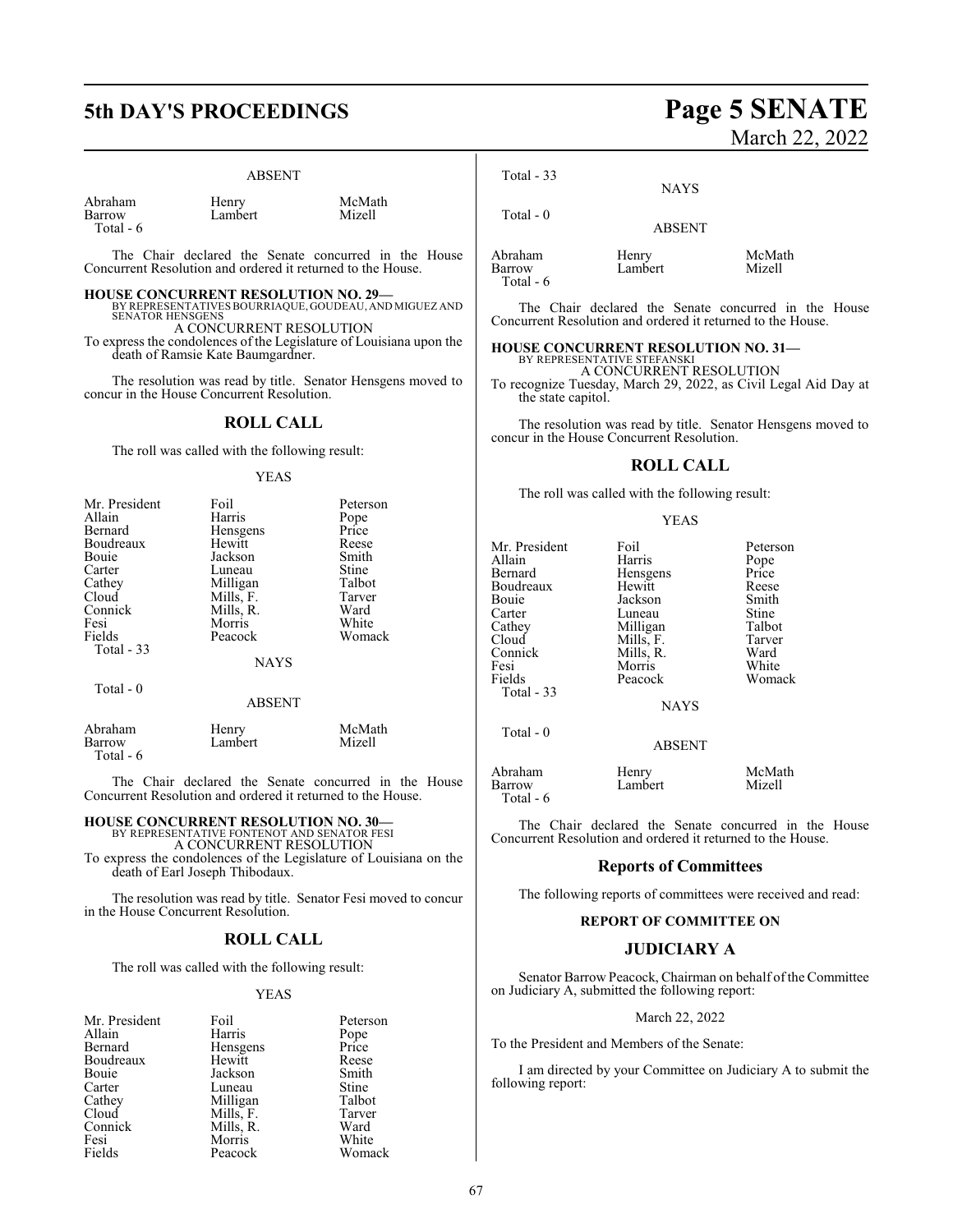#### **SENATE BILL NO. 51—** BY SENATOR MIZELL

AN ACT

To amend and reenact R.S. 13:721 and 722, relative to the Twenty-Second Judicial District Court; to provide for an additional commissioner for the Twenty-Second Judicial District Court; to authorize commissioners to preside over cases involving domestic violence; to authorize commissioners to preside over civil cases; to provide for the residency requirements of the commissioners; to provide for the salary of commissioners; to provide for the duties and powers of the commissioners; to provide for temporary orders and recommendations for final judgments; to provide for procedure and delays to request a hearing before a district court judge to traverse the recommendations of the commissioner; to reaffirm the jurisdiction and authority of the district judges to accept, reject, or modify the findings or recommendations of the commissioners; to provide for appeals; and to provide for related matters.

Reported with amendments.

#### **SENATE BILL NO. 102—**

BY SENATOR FOIL

AN ACT To amend and reenact Civil Code Arts. 250 and 256, relative to tutorship by nature; to provide for cotutorship; to provide that cotutors have equal authority to act alone or on behalf of the child; and to provide for related matters.

Reported with amendments.

#### **SENATE BILL NO. 103—** BY SENATOR FOIL

AN ACT

To amend and reenact R.S. 9:5605(A) relative to legal malpractice; to provide relative to filing and burden of proof required; and to provide for related matters.

Reported with amendments.

#### **SENATE BILL NO. 214—** BY SENATOR LUNEAU

AN ACT

To amend and reenact Code of Civil Procedure Art. 1435, relative to depositions taken in other states; to provide for depositions of out-of-state claims adjusters; and to provide for related matters.

Reported with amendments.

#### **SENATE BILL NO. 363—** BY SENATOR FOIL

AN ACT

To amend and reenact R.S. 6:333(B) and to enact Code of Civil Procedure Art. 2336.1, relative to the judicial sale of property; to provide for the determination or superior encumbrances or privileges; to provide for issuance of a subpoena duces tecum upon the owner or servicer of an obligation secured by a superior encumbrance; and to provide for related matters.

Reported with amendments.

#### **SENATE BILL NO. 373** BY SENATOR PEACOCK

AN ACT

To amend and reenact R.S. 13:3049(B)(2)(a) and 3106, and to repeal R.S. 13:3049.1 and 3105, relative to juror compensation; to provide for the compensation rate of jurors for attendance and mileage; to remove exceptions; and to provide for related matters.

Reported by substitute.

Respectfully submitted, BARROW PEACOCK Chairman

## **Page 6 SENATE 5th DAY'S PROCEEDINGS**

#### **REPORT OF COMMITTEE ON**

### **JUDICIARY C**

Senator Franklin J. Foil, Chairman on behalf of the Committee on Judiciary C, submitted the following report:

March 22, 2022

To the President and Members of the Senate:

I am directed by your Committee on Judiciary C to submit the following report:

**SENATE BILL NO. 53—** BY SENATOR FOIL

AN ACT

To amend and reenact R.S. 14:95(K), relative to the crime of illegal carrying of weapons; to provide an exception to illegal carrying of weapons for certain retired federal officials; to provide definitions; and to provide for related matters.

Reported favorably.

#### **SENATE BILL NO. 64—** BY SENATOR CONNICK

AN ACT

To amend and reenact R.S. 14:2(B)(8), (29) and (40), 41(B), 42(A)(6) and (C), 43.2(A)(1) and (2), 43.3(A)(1), 44.1(A)(3),  $44.2(B)(2)$ , and the introductory paragraph of 93.5(A) and (B), Code of Criminal Procedure Art. 814(A)(12), and Code of Evidence. Art. 412.1, and to enact R.S.  $14:41(D)$ , and  $42(A)(7)$ and Code of Criminal Procedure Art. 814(A)(69) and  $(70)$ , relative to sex offenses; to provide relative to crimes of violence; to provide relative to the elements of certain sex offenses; to provide relative to certain evidence in sexual assault cases; to provide relative to responsive verdicts for certain sex offenses; to provide definitions; and to provide for related matters.

Reported favorably.

#### **SENATE BILL NO. 66—** BY SENATOR CONNICK

- 
- To amend and reenact R.S. 14:2(B)(50) and R.S. 14:79(B) and (C), relative to the crime of violation of protective orders; to provide for enhanced penalties for violations of a protective order when committed while in possession of a firearm; and to provide for related matters.

AN ACT

Reported favorably.

### **SENATE BILL NO. 69—**<br>BY SENATOR CONNICK

AN ACT

To amend and reenact R.S. 46:1806(A)(1), 1842(3)(c), and (15)(c) and (d), 1843, and 1844(H),  $(K)(1)(a)$ , and  $(T)(1)$  and (3), and to enact R.S.  $46:1842(3)(d)$  through (h) and  $(15)(e)$  through (h), relative to crime victim protections; to provide relative to broadening rights for victims of crimes and designated family members; and to provide for related matters.

Reported favorably.

**SENATE BILL NO. 70—**<br>BY SENATOR TALBOT

- AN ACT
- To enact R.S. 14:67.12, relative to misappropriation without violence; to create the crime of theft of a catalytic converter; to provide penalties; and to provide for related matters.

Reported with amendments.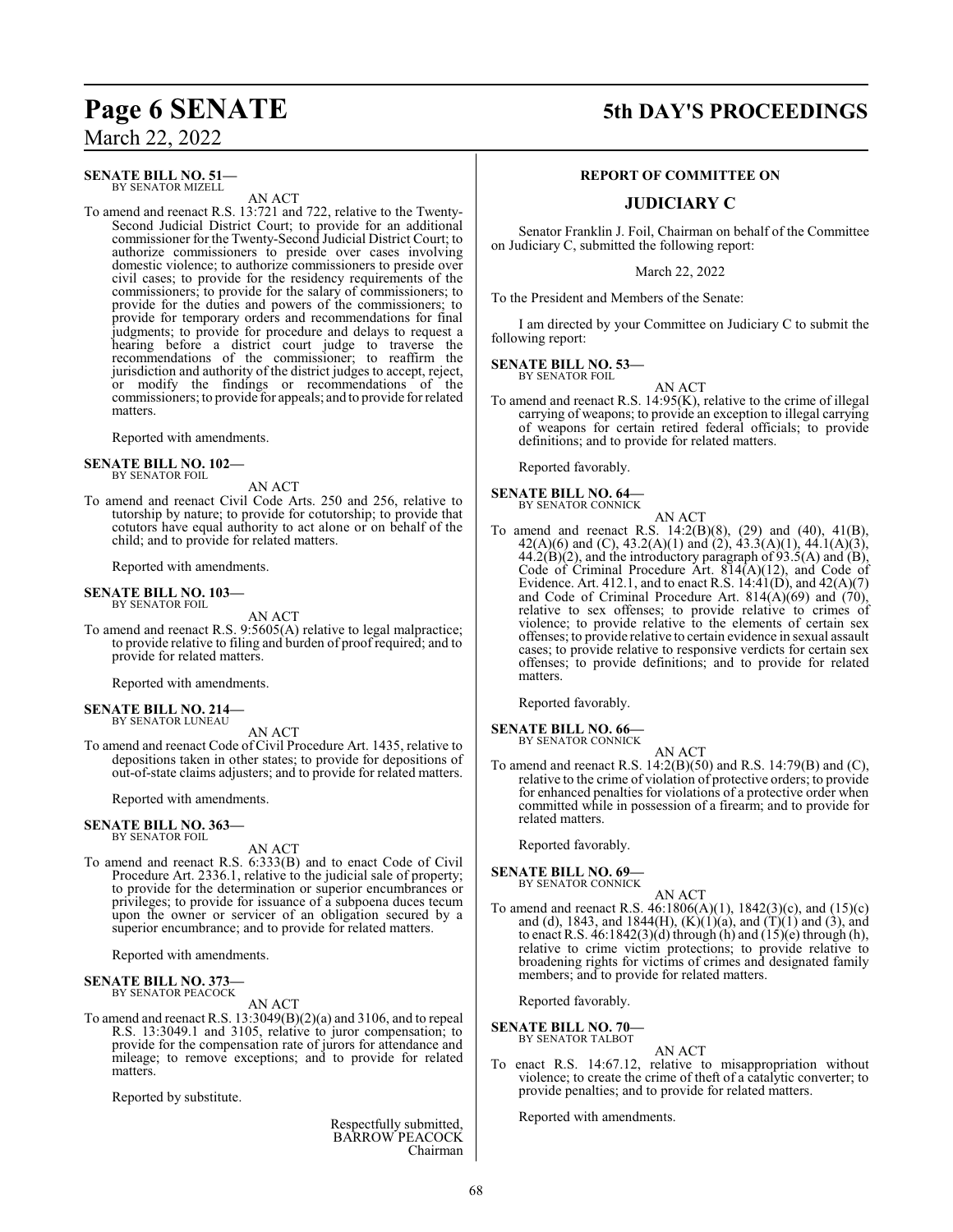## **5th DAY'S PROCEEDINGS Page 7 SENATE**

#### **SENATE BILL NO. 161—** BY SENATOR TALBOT

AN ACT

To amend and reenact R.S. 14:64.2(B), relative to the crime of carjacking; to increase the penalty for carjacking when committed with a firearm or other dangerous weapon; and to provide for related matters.

Reported favorably.

Respectfully submitted, FRANKLIN J. FOIL Chairman

#### **Senate Bills and Joint Resolutions on Second Reading Reported by Committees**

**SENATE BILL NO. 3—** BY SENATOR ALLAIN

AN ACT

To amend and reenact R.S. 49:214.36(J) and (O)(2), relative to the Coastal Zone Management Program; to provide for the reimbursement of costs; to provide for distribution of monies collected; to provide for the use of funds; and to provide for related matters.

Reported favorably by the Committee on Finance. The bill was read by title, ordered engrossed and passed to a third reading.

## **SENATE BILL NO. 12—** BY SENATOR REESE

AN ACT

To amend and reenact R.S.  $51:3121(C)(3)(a)$ , relative to the Competitive Projects Payroll Incentive Program; to extend the termination date of the program; and to provide for related matters.

Reported favorably by the Committee on Revenue and Fiscal Affairs. The bill was read by title, ordered engrossed and passed to a third reading.

#### **SENATE BILL NO. 23—** BY SENATOR ALLAIN

AN ACT

To amend and reenact R.S. 30:86(C) and (E)(7) and to enact R.S.  $30:86(D)(11)$ , relative to the Oilfield Site Restoration Fund; to provide for the deposit of monies into the fund; to provide for technical changes; to provide for an effective date; and to provide for related matters.

Reported favorably by the Committee on Finance. The bill was read by title, ordered engrossed and passed to a third reading.

#### **SENATE BILL NO. 28—** BY SENATOR ALLAIN

AN ACT

To amend and reenact R.S.  $47:201.2(C)(3)(b)(iv)$  and (v), relative to state partnership audit adjustments; to provide for the calculation methodology for distributive shares reported to tiered partners; and to provide for related matters.

Reported favorably by the Committee on Revenue and Fiscal Affairs. The bill was read by title, ordered engrossed and passed to a third reading.

#### **SENATE BILL NO. 41—** BY SENATOR REESE

AN ACT

To amend and reenact R.S. 51:2461, relative to the Louisiana Quality Jobs Program Act; to provide for an extension of the program application deadline; and to provide for related matters.

Reported favorably by the Committee on Revenue and Fiscal Affairs. The bill was read by title, ordered engrossed and passed to a third reading.

#### **SENATE BILL NO. 54—**

BY SENATOR ALLAIN

AN ACT To amend and reenact R.S. 47:103(D), relative to income tax return filing extensions; to provide for an automatic filing extension for certain income tax returns; to provide for conditions and applicability; and to provide for related matters.

Reported with amendments by the Committee on Revenue and Fiscal Affairs.

#### **SENATE COMMITTEE AMENDMENTS**

Amendments proposed by Senate Committee on Revenue and Fiscal Affairs to Original Senate Bill No. 54 by Senator Allain

AMENDMENT NO. 1

On page 1, line 17, after "**For**" insert "**corporation,**"

AMENDMENT NO. 2

On page 2, delete lines 1 through 3, and insert "**for taxable periods beginning on or after January 1, 2022, there shall be an automatic six-month extension of the time to file the return.**"

On motion of Senator Allain, the committee amendment was adopted. The amended bill was read by title, ordered engrossed and passed to a third reading.

**SENATE BILL NO. 85—** BY SENATORS CORTEZ, ALLAIN, MCMATH, MORRIS, SMITH AND WARD

AN ACT To enact Subpart KK of Part 1 of Chapter 1 of Subtitle II of Title 47 of the Louisiana Revised Statutes of 1950, to be comprised of R.S. 47:120.181, relative to individual income tax refund checkoff donations; to authorize a refund checkoff donation for Maddie's Footprints; to provide relative to the expiration of the

checkoff donation; and to provide for related matters.

Reported favorably by the Committee on Revenue and Fiscal Affairs. The bill was read by title, ordered engrossed and passed to a third reading.

### **SENATE BILL NO. 172—** BY SENATOR REESE

AN ACT

To amend and reenact R.S. 39:1405.4(A) and (E), and to repeal R.S. 39:1405.4(H), relative to the costs of issuance and reporting requirements for bonds approved or sold by the State Bond Commission; to remove penalty provisions; to provide for an effective date; and to provide for related matters.

Reported with amendments by the Committee on Revenue and Fiscal Affairs.

#### **SENATE COMMITTEE AMENDMENTS**

Amendments proposed by Senate Committee on Revenue and Fiscal Affairs to Original Senate Bill No. 172 by Senator Reese

AMENDMENT NO. 1 On page 1, line 17, change "E." to "E.**(1)** "

#### AMENDMENT NO. 2

On page 2, between lines 5 and 6, insert:

"**(2) If the issuer is advised of an increase pursuant to Paragraph (1) of this Subsection and the increased costs of issuance can be timely submitted for approval, the increased costs of issuance shall be resubmitted to the State Bond Commission for approval prior to closing.**"

On motion of Senator Allain, the committee amendment was adopted. The amended bill was read by title, ordered engrossed and passed to a third reading.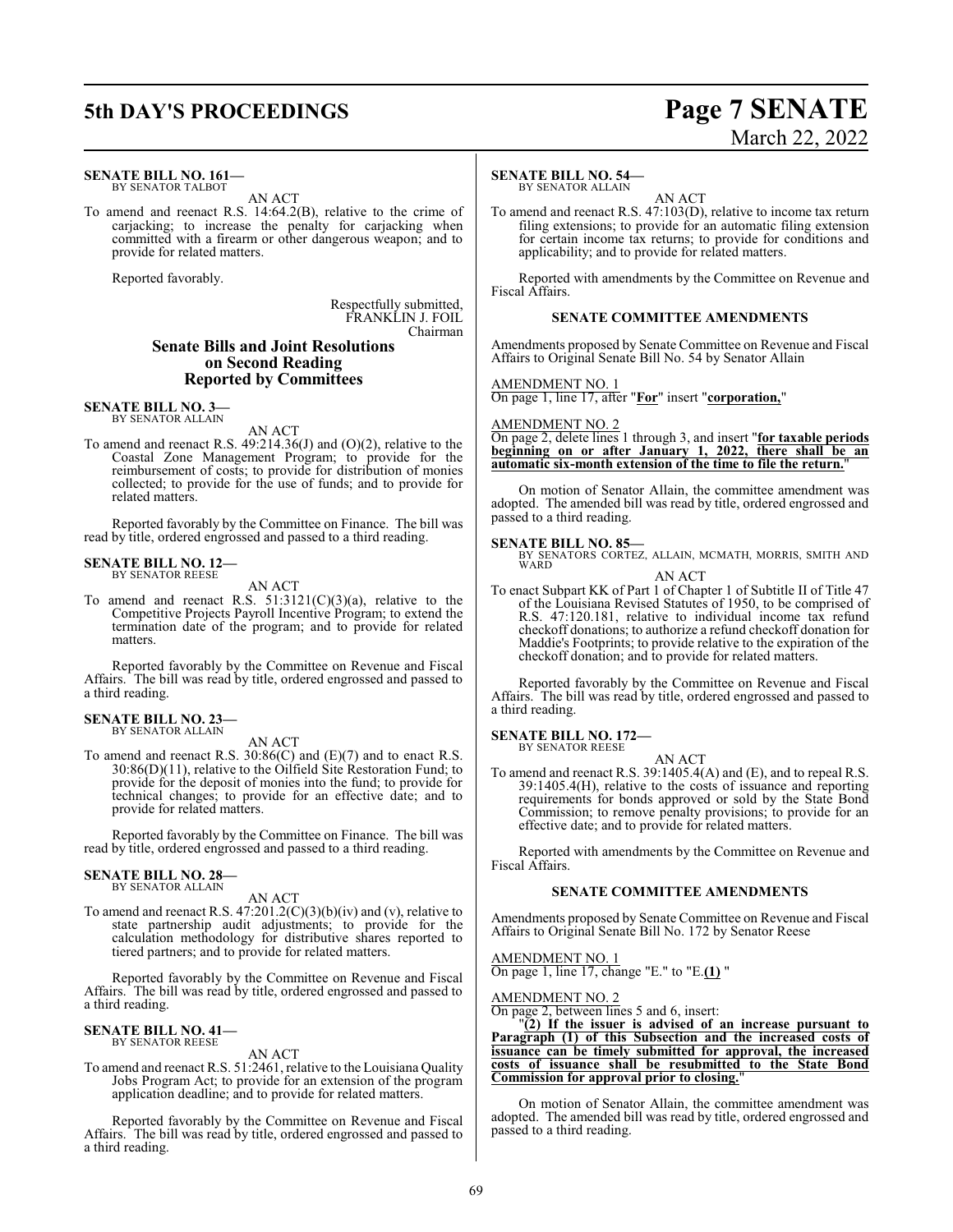#### **SENATE BILL NO. 371—** BY SENATOR HARRIS

AN ACT

To enact Subpart DDD of Part I of Chapter 1 of Subtitle II of Title 47 of the Louisiana Revised Statutes of 1950, to be comprised of R.S. 47:120.371, relative to state individual income tax refund checkoffs for certain donations; to provide for a method for individuals to donate all or a portion of any individual income tax refund due to them to the University of New Orleans Foundation; to provide for the administration and disbursement of donated monies; to provide for reporting; to provide for applicability; and to provide for related matters.

Reported with amendments by the Committee on Revenue and Fiscal Affairs.

#### **SENATE COMMITTEE AMENDMENTS**

Amendments proposed by Senate Committee on Revenue and Fiscal Affairs to Original Senate Bill No. 371 by Senator Harris

AMENDMENT NO. 1 On page 1, line 11, after "1950," delete "to be"

AMENDMENT NO. 2 On page 1, line 16, delete "**Every**" and insert "**For tax years beginning on and after January 1, 2022, every**"

AMENDMENT NO. 3 On page 2, delete lines 11 and 12

On motion of Senator Allain, the committee amendment was adopted. The amended bill was read by title, ordered engrossed and passed to a third reading.

#### **Senate Bills and Joint Resolutions on Third Reading and Final Passage**

**SENATE BILL NO. 14—** BY SENATOR POPE

AN ACT

To amend and reenact R.S. 37:2441, relative to the Louisiana Board for Hearing Aid Dealers; to provide for registration and licensure; to provide legislative intent; and to provide for related matters.

#### **Floor Amendments**

Senator Pope proposed the following amendments.

#### **SENATE FLOOR AMENDMENTS**

Amendments proposed by Senator Pope to Engrossed Senate Bill No. 14 by Senator Pope

AMENDMENT NO. 1 On page 1, line 2, after "R.S. 37:2441" insert "and 2464(C)"

AMENDMENT NO. 2

On page 1, line 3, after "intent;" insert "to provide for applicability;"

AMENDMENT NO. 3 On page 1, line 6, delete "is" and insert "and 2464(C) are"

AMENDMENT NO. 4

On page 2, after line 14, insert:

"\* \* \* §2464. Application of Chapter

\* \* \* C. This Chapter shall not apply to a person holding a certificate of clinical competence in audiology awarded by the American Speech-Language-HearingAssociation and licensed as an audiologist

## **Page 8 SENATE 5th DAY'S PROCEEDINGS**

by the Louisiana Board of Examiners for Speech-Language Pathology and Audiology."

On motion of Senator Pope, the amendments were adopted.

The bill was read by title. Senator Pope moved the final passage of the amended bill.

### **ROLL CALL**

The roll was called with the following result:

| Mr. President    | Foil             | Peterson |
|------------------|------------------|----------|
| Allain           | Harris           | Pope     |
| Bernard          | <b>H</b> ensgens | Price    |
| <b>Boudreaux</b> | Hewitt           | Reese    |

YEAS

| Bouie      | Jackson       | Smith  |
|------------|---------------|--------|
| Carter     | Luneau        | Stine  |
| Cathey     | Milligan      | Talbot |
| Cloud      | Mills, F.     | Tarver |
| Connick    | Mills, R.     | Ward   |
| Fesi       | Morris        | White  |
| Fields     | Peacock       | Womack |
| Total - 33 |               |        |
|            | <b>NAYS</b>   |        |
| Total - 0  |               |        |
|            | <b>ABSENT</b> |        |
| Abraham    | Henry         | McMath |
| Barrow     | Lambert       | Mizell |
|            |               |        |

Total - 6

The Chair declared the amended bill was passed, ordered reengrossed and sent to the House. Senator Pope moved to reconsider the vote by which the bill was passed and laid the motion on the table.

#### **SENATE BILL NO. 31—**

BY SENATOR FRED MILLS

AN ACT To repeal R.S. 28:4, 237, Chapter 2 of Title 28 of the Louisiana Revised Statutes of 1950, consisting of R.S. 28:241 through 249, and 824(A) through (H), R.S. 36:259(B)(12), (23), (27), (28), (29), and (33), R.S. 40:31.65(A), 642, 700.12, Part XI of Chapter 4 of Title 40 of the Louisiana Revised Statutes of 1950, consisting of R.S. 40:1051 through 1055, 1057.12, 1058, 1105.10(C), 1105.11(C), 1135.13, Part III of Subchapter B of Chapter 5-D of Title 40 of the Louisiana Revised Statutes of 1950, consisting ofR.S. 40:1185.1 through 1185.6, 1189.6, Part III of Subchapter D of Chapter 5-D of Title 40 of the Louisiana Revised Statutes of 1950, consisting of R.S. 40:1215.1 and 1215.2, Part VI of Subchapter D of Chapter 5-D of Title 40 of the Louisiana Revised Statutes of 1950, consisting of R.S. 40:1221.1 through 1221.11, 1249.3(B), 1261.1, 1263.5, Part IX of Subchapter A of Chapter 5-F of Title 40 of the Louisiana Revised Statutes of 1950, consisting of R.S. 40:1277.1, Part X of Subchapter A of Chapter 5-F of Title 40 of the Louisiana Revised Statutes of 1950, consisting of R.S. 40:1279.1, 1283.2, Part V of Subchapter B of Chapter 5-F of Title 40 of the Louisiana Revised Statutes of 1950, consisting of R.S. 40:1290.1 through 1290.4, Part I-A of Chapter 6 of Title 40 of the Louisiana Revised Statutes of 1950, consisting of R.S. 40:1312.1 through 1312.27, Subpart E of Part III of Chapter 6 of Title 40 of the Louisiana Revised Statutes of 1950, consisting ofR.S. 40:1460.1 and 1460.2, 1597.2(B), 2001, 2009.1, 2013.4 through 2013.6, 2016, 2018.4, 2108, 2116.34(B), 2120.9, Part VI-B ofChapter 11 of Title 40 ofthe Louisiana Revised Statutes of 1950, consisting of R.S. 40:2175.11 through 2175.15, Part VI-C of Chapter 11 of Title 40 of the Louisiana Revised Statutes of 1950, consisting of R.S. 40:2176.1, Part IX of Chapter 11 of Title 40 of the Louisiana Revised Statutes of 1950, consisting of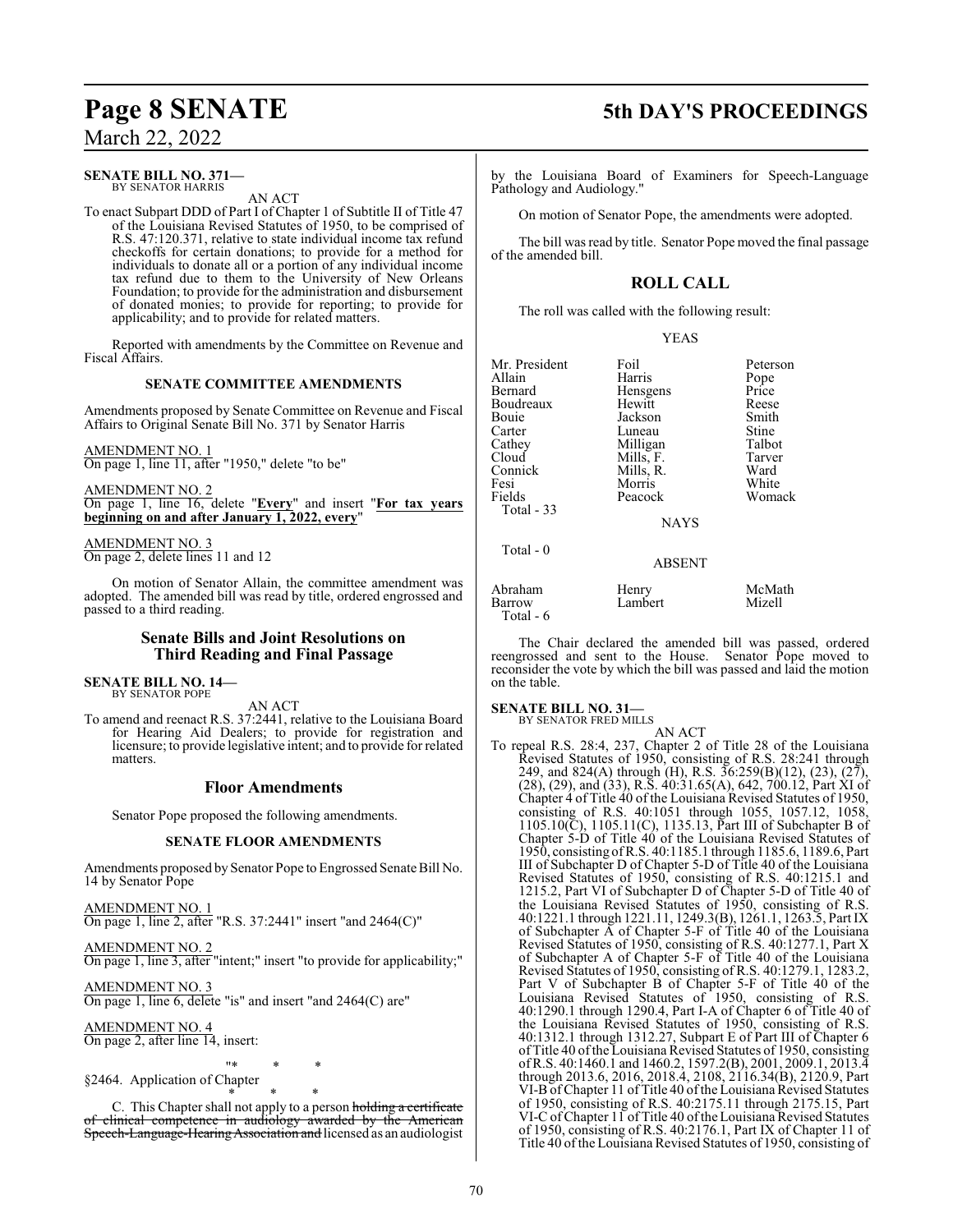## **5th DAY'S PROCEEDINGS Page 9 SENATE**

R.S. 40:2194 through 2194.5, Part X-A of Chapter 11 of Title 40 of the Louisiana Revised Statutes of 1950, consisting of R.S. 40:2195.6, Part XI of Chapter 11 of Title 40 of the Louisiana Revised Statutes of 1950, consisting of R.S. 40:2196 through 2196.7, Part XV of Chapter 11 of Title 40 of the Louisiana Revised Statutes of 1950, consisting ofR.S. 40:2200.11 through 2200.15, Chapter 16 of Title 40 of the Louisiana Revised Statutes of 1950, consisting of R.S. 40:2331 and 2332, Chapter 17 of Title 40 of the Louisiana Revised Statutes of 1950, consisting of R.S. 40:2351 through 2355, 2405.2, Chapter 21 of Title 40 of the Louisiana Revised Statutes of 1950, consisting of R.S. 40:2481 through 2483, Chapter 23 of Title 40 of the Louisiana Revised Statutes of 1950, consisting of R.S. 40:2501 through 2505, and Chapter 24 of Title 40 of the Louisiana Revised Statutes of 1950, consisting of R.S. 40:2511 through 2519, and R.S. 46:52.2, Subpart A-1 of Part I of Chapter 3 of Title 46 ofthe Louisiana Revised Statutes of 1950, consisting of R.S. 46:160 through 160.11, Subpart B of Part I of Chapter 3 of Title 46 of the Louisiana Revised Statutes of 1950, consisting of R.S. 46:161 through 165, Subpart C of Part II of Chapter 3 of Title 46 of the Louisiana Revised Statutes of 1950, consisting of R.S. 46:261, Subpart D-3 of Part II of Chapter 3 of Title 46 of the Louisiana Revised Statutes of 1950, consisting of R.S. 46:287.1 through 287.9, Subpart D-1 of Part VI-A of Chapter 3 of Title 46 ofthe Louisiana Revised Statutes of 1950, consisting ofR.S. 46:440.4 through 440.8, 1094(D), 1442.3, Chapter 25 of Title 46 ofthe Louisiana Revised Statutes of 1950, consisting of R.S. 46:1991 through 1996, 2405.1, Chapter 35-A of Title 46 of the Louisiana Revised Statutes of 1950, consisting of R.S. 46:2431 through 2434, Chapter 52 of Title 46 of the Louisiana Revised Statutes of 1950, consisting of R.S. 46:2671 through 2675, and 2758.2(E) and (F), relative to health care; to repeal certain inactive or obsolete laws; and to provide for related matters.

The bill was read by title. Senator Fred Mills moved the final passage of the bill.

### **ROLL CALL**

The roll was called with the following result:

#### YEAS

| Mr. President<br>Allain<br>Bernard<br>Boudreaux<br>Bouie<br>Carter<br>Cathey<br>Cloud | Foil<br>Harris<br>Hensgens<br>Hewitt<br>Jackson<br>Luneau<br>Milligan<br>Mills, F. | Peterson<br>Pope<br>Price<br>Reese<br>Smith<br>Stine<br>Talbot<br>Tarver |
|---------------------------------------------------------------------------------------|------------------------------------------------------------------------------------|--------------------------------------------------------------------------|
| Connick                                                                               | Mills, R.                                                                          | Ward                                                                     |
| Fesi                                                                                  | Morris                                                                             | White                                                                    |
| Fields                                                                                | Peacock                                                                            | Womack                                                                   |
| Total $-33$                                                                           |                                                                                    |                                                                          |
|                                                                                       | <b>NAYS</b>                                                                        |                                                                          |
| Total $-0$                                                                            | <b>ABSENT</b>                                                                      |                                                                          |
| Abraham<br>Barrow<br>Total - 6                                                        | Henry<br>Lambert                                                                   | McMath<br>Mizell                                                         |

The Chair declared the bill was passed and ordered it sent to the House. Senator Fred Mills moved to reconsider the vote by which the bill was passed and laid the motion on the table.

# March 22, 2022

#### **SENATE BILL NO. 38—**

BY SENATOR HENSGENS

AN ACT To amend and reenact R.S. 30:10(A)(2)(a), the introductory paragraph of  $(i)$  and  $(aa)$  and  $(ee)$ ,  $(ii)$ , and  $(iii)$ ,  $(b)(i)$ ,  $(ii)(aa)$ , (bb),  $(dd)$ , (ee), and (ff), and (iii),  $(e)(ii)$ ,  $(h)$ , and (i) and (3) and (B), and to enact R.S.  $30:10(A)(2)(a)(i)(ff)$  and  $(b)(ii)(gg)$ , (hh), (ii), and (jj), (iv), (v), (vi), and (vii), and (C), relative to drilling units; to provide for definitions; to provide for procedures, obligations, and remedies; to provide for written notice; to provide for information required to be furnished; to provide for indemnification; to provide for changes of ownership; to provide for title opinions; to provide for subsequent unit operations; to provide terminology; and to provide for related matters.

#### **Floor Amendments**

Senator Fred Mills sent up floor amendments.

#### **SENATE FLOOR AMENDMENTS**

Amendments proposed by Senator Fred Mills on behalf of the Legislative Bureau to Engrossed Senate Bill No. 38 by Senator **Hensgens** 

AMENDMENT NO. 1

On page 2, line 28, following "**accordance with**" and before "**, such**" change "**Subitem (a)(i)(ff) of this Paragraph**" to "**Subitem (i)(ff) of this Subparagraph**"

#### AMENDMENT NO. 2

On page 3, lines 2 through 3, following "**accordance with**" and before "**, timely**" change "**Subitem (a)(i)(ff) of this Paragraph**" to "**Subitem (i)(ff) of this Subparagraph**"

AMENDMENT NO. 3 On page 8, line 16, following "**Subitems**" delete "**(2)(b)(ii)**"

#### AMENDMENT NO. 4 On page 8, line 17, change "**Paragraph**" to "**Item**"

On motion of Senator Fred Mills, the amendments were adopted.

The bill was read by title. Senator Hensgens moved the final passage of the amended bill.

#### **ROLL CALL**

The roll was called with the following result:

#### YEAS

| Mr. President<br>Allain<br>Bernard<br>Boudreaux<br>Bouie<br>Carter<br>Cathey<br>Cloud<br>Connick<br>Fesi | Foil<br>Harris<br>Hensgens<br>Hewitt<br>Jackson<br>Luneau<br>Milligan<br>Mills, F.<br>Mills, R.<br>Morris | Peterson<br>Pope<br>Price<br>Reese<br>Smith<br>Stine<br>Tarver<br>Ward<br>White<br>Womack |
|----------------------------------------------------------------------------------------------------------|-----------------------------------------------------------------------------------------------------------|-------------------------------------------------------------------------------------------|
| Fields<br>Total - 32                                                                                     | Peacock<br><b>NAYS</b>                                                                                    |                                                                                           |
| Total $-0$                                                                                               | <b>ABSENT</b>                                                                                             |                                                                                           |
| Abraham<br>Barrow                                                                                        | Lambert<br>McMath                                                                                         | Talbot                                                                                    |

McMath<br>Mizell

Henry Total - 7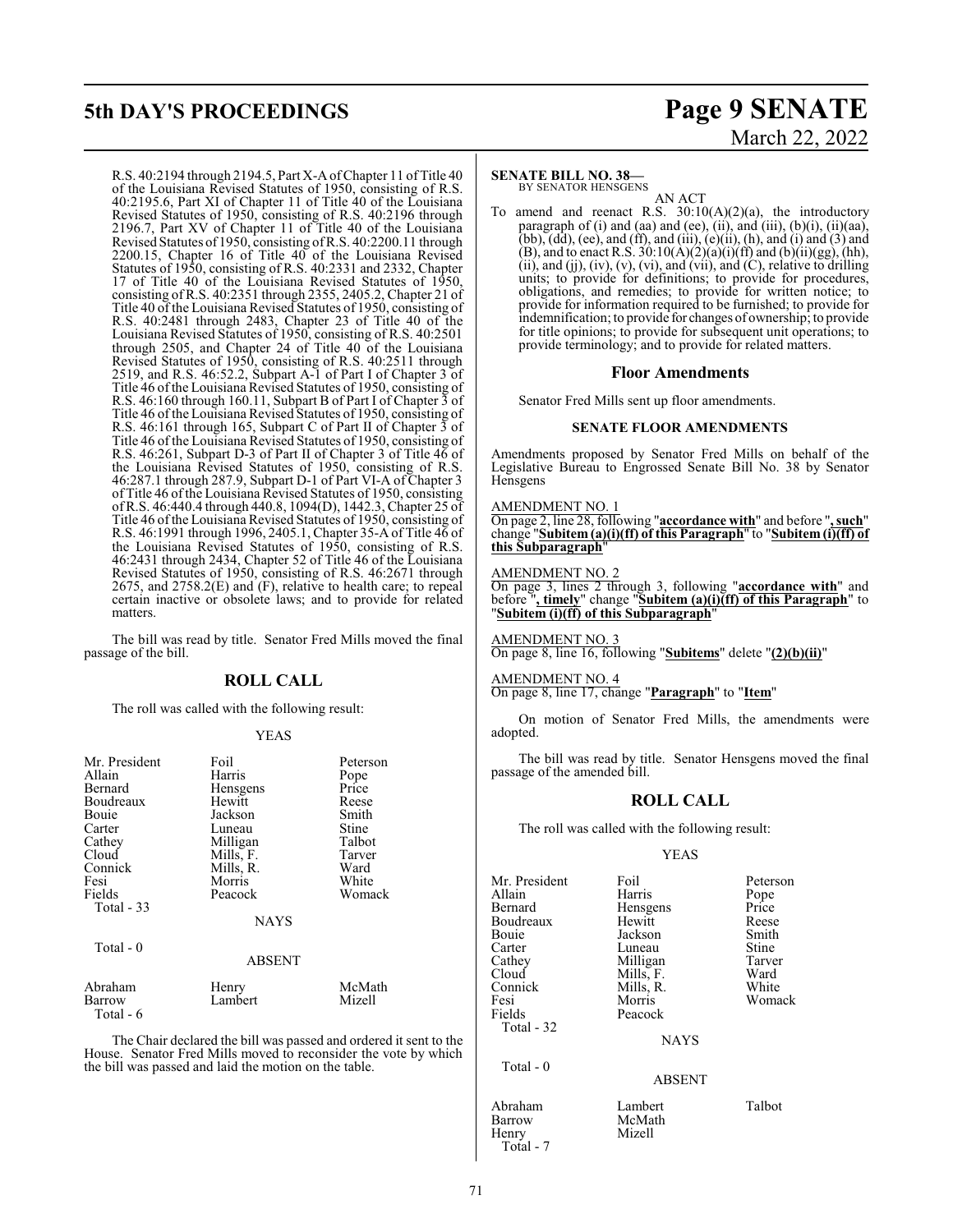The Chair declared the amended bill was passed, ordered reengrossed and sent to the House. Senator Hensgens moved to reconsider the vote by which the bill was passed and laid the motion on the table.

#### **SENATE BILL NO. 91—** BY SENATOR HENSGENS

### AN ACT

To enact R.S. 49:191(13)(a) and to repeal R.S. 49:191(11), relative to the Coastal Protection and Restoration Authority and the Coastal Restoration and Protection Authority Board, including provisions to provide for the re-creation of the Coastal Protection and Restoration Authority and the Coastal Restoration and Protection Authority Board and the statutory entities made a part of the department by law; to provide for the effective termination date for all statutory authority for the existence of such statutory entities; and to provide for related matters.

The bill was read by title. Senator Hensgens moved the final passage of the bill.

#### **ROLL CALL**

The roll was called with the following result:

#### YEAS

| Mr. President                  | Foil             | Peterson         |
|--------------------------------|------------------|------------------|
| Allain                         | Harris           | Pope             |
| Bernard                        | Hensgens         | Price            |
| Boudreaux                      | Hewitt           | Reese            |
| Bouie                          | Jackson          | Smith            |
| Carter                         | Luneau           | Stine            |
| Cathey                         | Milligan         | Talbot           |
| Cloud                          | Mills, F.        | Tarver           |
| Connick                        | Mills, R.        | Ward             |
| Fesi                           | Morris           | White            |
| Fields                         | Peacock          | Womack           |
| Total - 33                     |                  |                  |
|                                | <b>NAYS</b>      |                  |
| Total - 0                      |                  |                  |
|                                | <b>ABSENT</b>    |                  |
| Abraham<br>Barrow<br>Total - 6 | Henry<br>Lambert | McMath<br>Mizell |
|                                |                  |                  |

The Chair declared the bill was passed and ordered it sent to the House. Senator Hensgens moved to reconsider the vote by which the bill was passed and laid the motion on the table.

#### **SENATE BILL NO. 111—** BY SENATOR LUNEAU

AN ACT

To repeal Chapter 5-K of Title 25 of the Louisiana Revised Statutes of 1950 comprised of R.S. 25:380.81 through 380.87 and R.S.  $36:744(F)(1)(b)$ , relative to the Tioga Heritage Park and Museum; and to provide for related matters.

The bill was read by title. Senator Luneau moved the final passage of the bill.

#### **ROLL CALL**

The roll was called with the following result:

#### YEAS

Peterson<br>Pope

| Mr. President  | Foil            | Peters |
|----------------|-----------------|--------|
| Allain         | Harris          | Pope   |
| <b>Bernard</b> | <b>Hensgens</b> | Price  |
| Boudreaux      | Hewitt          | Reese  |

**Page 10 SENATE 5th DAY'S PROCEEDINGS**

| Bouie<br>Carter<br>Cathey<br>Cloud<br>Connick<br>Fesi<br>Fields | Jackson<br>Luneau<br>Milligan<br>Mills, F.<br>Mills, R.<br>Morris<br>Peacock | Smith<br>Stine<br>Talbot<br>Tarver<br>Ward<br>White<br>Womack |
|-----------------------------------------------------------------|------------------------------------------------------------------------------|---------------------------------------------------------------|
| Total $-33$                                                     | <b>NAYS</b>                                                                  |                                                               |
| Total $-0$                                                      | <b>ABSENT</b>                                                                |                                                               |
| Abraham<br>Barrow<br>$Total - 6$                                | Henry<br>Lambert                                                             | McMath<br>Mizell                                              |

The Chair declared the bill was passed and ordered it sent to the House. Senator Luneau moved to reconsider the vote by which the bill was passed and laid the motion on the table.

#### **SENATE BILL NO. 121—** BY SENATOR BERNARD

AN ACT

To repeal R.S. 37:1227, relative to the display of pharmacy permits; to repeal the requirement for display of a pharmacy permit; and to provide for related matters.

The bill was read by title. Senator Bernard moved the final passage of the bill.

#### **ROLL CALL**

The roll was called with the following result:

#### YEAS

| Mr. President                                    | Foil                                                       | Peterson                          |
|--------------------------------------------------|------------------------------------------------------------|-----------------------------------|
| Allain                                           | Harris                                                     | Pope                              |
| Bernard                                          | Hensgens                                                   | Price                             |
| Boudreaux                                        | Hewitt                                                     | Reese                             |
| Bouie                                            | Jackson                                                    | Smith                             |
| Carter                                           | Luneau                                                     | Stine                             |
| Cloud<br>Connick<br>Fesi<br>Fields<br>Total - 33 | Mills, F.<br>Mills, R.<br>Morris<br>Peacock<br><b>NAYS</b> | Tarver<br>Ward<br>White<br>Womack |
| Total $-0$                                       | <b>ABSENT</b>                                              |                                   |
| Abraham                                          | Henry                                                      | McMath                            |
| Barrow                                           | Lambert                                                    | Mizell                            |

Total - 6

The Chair declared the bill was passed and ordered it sent to the House. Senator Bernard moved to reconsider the vote by which the bill was passed and laid the motion on the table.

#### **SENATE BILL NO. 126—** BY SENATOR CATHEY

AN ACT To amend and reenact R.S. 17:350.21(A), relative to funding of laboratory schools; to authorize the University of Louisiana at Monroe to receive state funding for a laboratory school; and to provide for related matters.

#### **Floor Amendments**

Senator Peacock proposed the following amendments.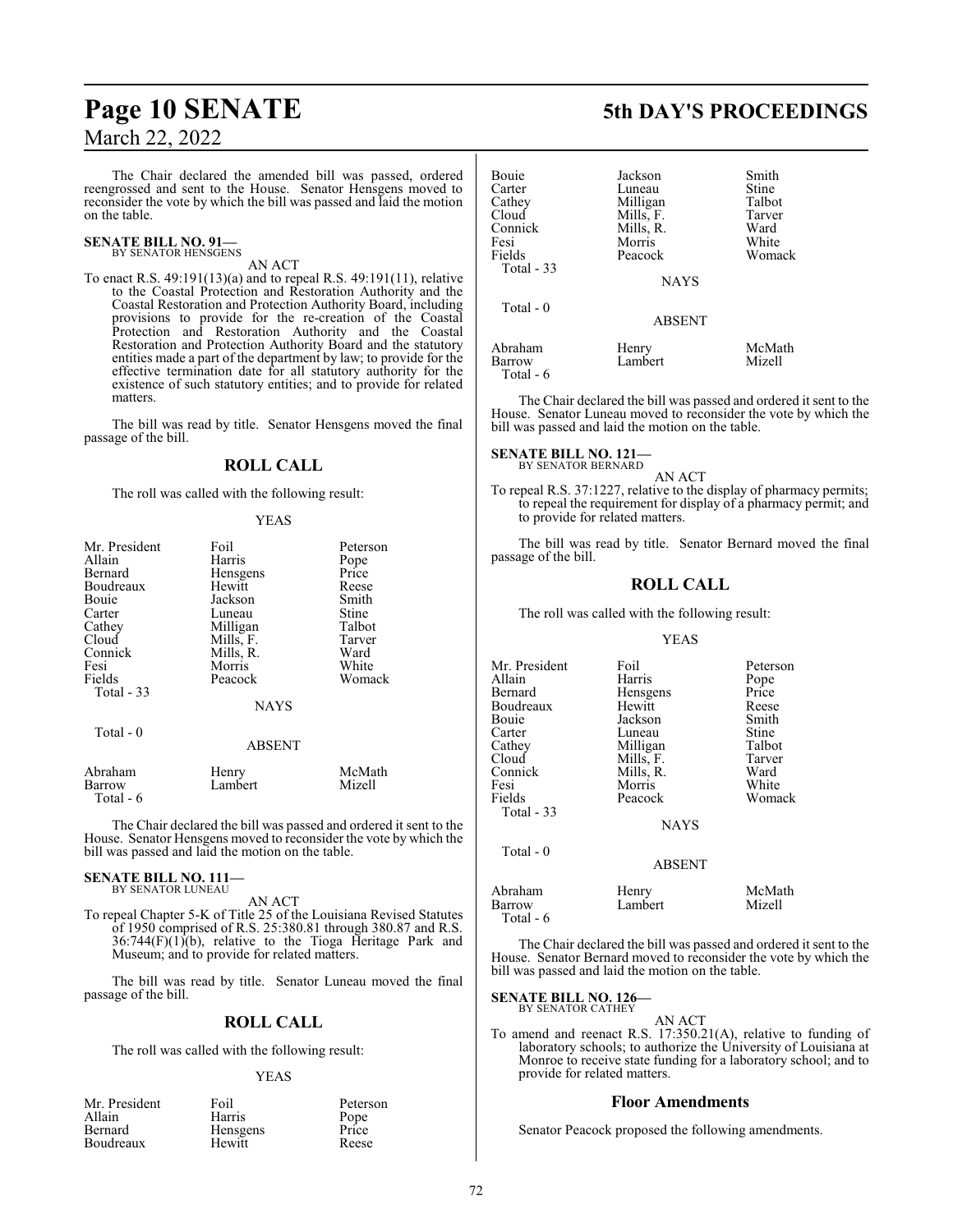## **5th DAY'S PROCEEDINGS Page 11 SENATE**

#### **SENATE FLOOR AMENDMENTS**

Amendments proposed by Senator Peacock to Engrossed Senate Bill No. 126 by Senator Cathey

#### AMENDMENT NO. 1

On page 1, delete line 3, and insert the following:

"authorize certain public postsecondary institutions to receive funding for a"

#### AMENDMENT NO. 2

On page 1, line 10, change "**certain public universities**" to "**fouryear public postsecondary institutions**"

#### AMENDMENT NO. 3

On page 1, delete lines 11 through 14, and insert the following:

"A. Any elementary or secondary school operated by Louisiana State University and Agricultural and Mechanical College, Southern University and Agricultural and Mechanical College, or University of Louisiana at Lafayette **a four-year public postsecondary** institution shall be considered a public elementary

On motion of Senator Peacock, the amendments were adopted.

The amended bill was read by title and returned to the Calendar, subject to call.

#### **SENATE BILL NO. 169—** BY SENATOR MIZELL

AN ACT

To amend and reenact R.S. 17:407.101(E)(8)(introductory paragraph) and (b)(i),  $(F)$ , and  $(G)$  and to repeal Sections 3 and  $\overline{4}(B)$  of Act 180 ofthe 2020Regular Session, relative to the EarlyChildhood Care and Education Commission; to provide relative to the officers and duties of a task force of the commission; to provide relative to meetings and reports of the commission; to repeal the termination date of the commission; and to provide for related matters.

The bill was read by title and returned to the Calendar, subject to call.

#### **SENATE BILL NO. 201—** BY SENATOR JACKSON

AN ACT

To amend and reenact R.S. 33:5151(C)(1) and (2), relative to health insurance coverage offered by parish governments to their employees and officials; to provide that the district public defender and his employees or contract attorneys may participate in such insurance coverage; and to provide for related matters.

The bill was read by title. Senator Jackson moved the final passage of the bill.

#### **ROLL CALL**

The roll was called with the following result:

#### YEAS

| Mr. President<br>Allain<br>Bernard<br>Boudreaux | Foil<br>Harris<br>Hensgens | Peterson<br>Pope<br>Price |
|-------------------------------------------------|----------------------------|---------------------------|
| Bouie                                           | Hewitt<br>Jackson          | Reese<br>Smith            |
|                                                 |                            |                           |
| Carter                                          | Luneau                     | Stine                     |
| Cathey                                          | Milligan                   | Talbot                    |
| Cloud                                           | Mills, F.                  | Tarver                    |
| Connick                                         | Mills, R.                  | Ward                      |
| Fesi                                            | Morris                     | White                     |
| Fields                                          | Peacock                    | Womack                    |
| Total - 33                                      |                            |                           |

# March 22, 2022

**NAYS** 

| Total $-0$                      | <b>ABSENT</b>    |                  |
|---------------------------------|------------------|------------------|
| Abraham<br>Barrow<br>Total $-6$ | Henry<br>Lambert | McMath<br>Mizell |

The Chair declared the bill was passed and ordered it sent to the House. Senator Jackson moved to reconsider the vote by which the bill was passed and laid the motion on the table.

#### **SENATE BILL NO. 215—** BY SENATOR LUNEAU

AN ACT

To amend and reenact R.S. 33:2501.1 and to enact R.S. 33:2561.1, relative to certain municipal fire and police civil service boards; to authorize attorney fees for the appealing employee when a decision of the employee's appointing authority is reversed under certain circumstances; and to provide for related matters.

The bill was read by title. Senator Luneau moved the final passage of the bill.

#### **ROLL CALL**

The roll was called with the following result:

YEAS

| Mr. President<br>Allain<br>Bernard<br>Boudreaux<br>Bouie<br>Carter<br>Cathey<br>Cloud<br>Connick<br>Fesi<br>Fields<br>Total - 32 | Foil<br>Harris<br>Hensgens<br>Hewitt<br>Jackson<br>Luneau<br>Milligan<br>Mills, F.<br>Mills, R.<br>Morris<br>Peacock<br><b>NAYS</b> | Peterson<br>Pope<br>Price<br>Reese<br>Smith<br>Stine<br>Talbot<br>Ward<br>White<br>Womack |
|----------------------------------------------------------------------------------------------------------------------------------|-------------------------------------------------------------------------------------------------------------------------------------|-------------------------------------------------------------------------------------------|
| Total $-0$                                                                                                                       | <b>ABSENT</b>                                                                                                                       |                                                                                           |
| Abraham<br>Barrow<br>Henry<br>Total - 7                                                                                          | Lambert<br>McMath<br>Mizell                                                                                                         | Tarver                                                                                    |

The Chair declared the bill was passed and ordered it sent to the House. Senator Luneau moved to reconsider the vote by which the bill was passed and laid the motion on the table.

**SENATE BILL NO. 237—** BY SENATOR FIELDS

AN ACT

To enact R.S. 33:9097.35, relative to East Baton Rouge Parish; to create the Sagefield Crime Prevention and Improvement District; to provide relative to the boundaries, purpose, governance, and powers and duties of the district; to provide relative to district funding, including the authority to impose a parcel fee within the district, subject to voter approval; to provide for an effective date; and to provide for related matters.

#### **Floor Amendments**

Senator Fields proposed the following amendments.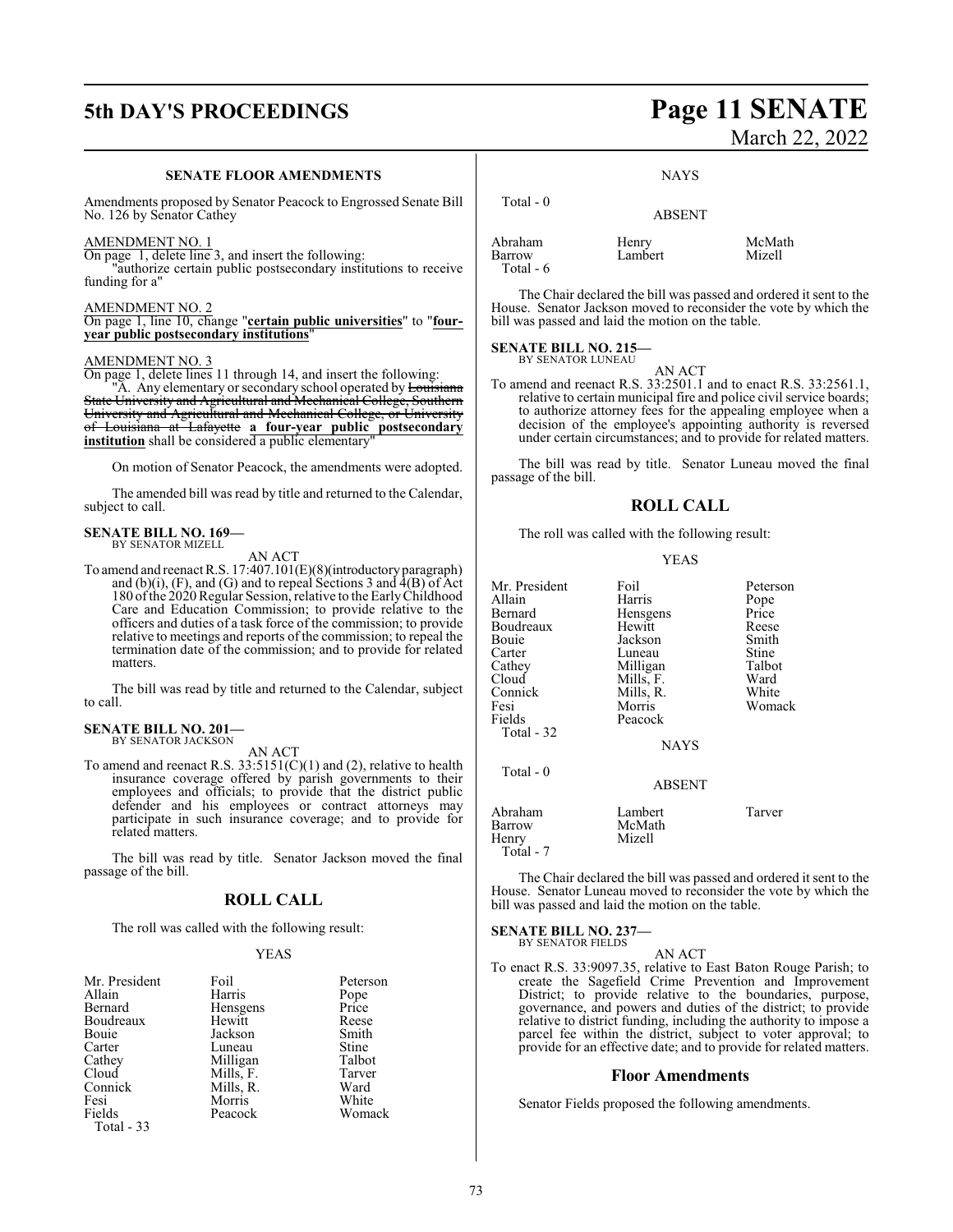#### **SENATE FLOOR AMENDMENTS**

Amendments proposed by Senator Fields to Engrossed Senate Bill No. 237 by Senator Fields

AMENDMENT NO. 1

On page 1, line 17, after "**B. Boundaries.**" delete the remainder ofthe line and insert the following: "**The boundaries of the district are coterminous with the boundaries of the Sagefield Subdivision as established in the official subdivision plat filed with the clerk of court for East Baton Rouge Parish.**"

AMENDMENT NO. 2 On page 2, delete lines 1, through18, in their entirety.

AMENDMENT NO. 3 On page 2, line 23, after "**district**" insert a "**.**" period and delete the remainder of the line and delete line 24.

AMENDMENT NO. 4 On page 2, line 28, after "**Sagefield**" and before "**Association**" delete "**Residents**" and insert "**Homeowners**"

AMENDMENT NO. 5 On page 2, delete line 29, and insert the following: "**(b) The board of directors of the Sagefield Homeowners Association shall appoint one member.**"

### AMENDMENT NO. 6

On page 3, delete line 1, in its entirety.

AMENDMENT NO. 7

On page 3, between lines 11, and 12, insert the following: "**(g) The mayor-president for the city of Baton Rouge, parish of East Baton Rouge, shall appoint one member. (2) All members of the board shall be residents and qualified**

**voters within the district.**"

AMENDMENT NO. 8 On page 3, line 12, change "**(2)**" to "**(3)**" and after "**through**" change "**(e)**" to "**(g)**"

AMENDMENT NO. 9

On page 3, at the end of line l4, insert the following: "**Vacancies resulting from the expiration of a term or any other reason shall be filled in the manner of the original appointment. Members** shall be eligible for reappointment.

AMENDMENT NO. 10 On page 4, delete lines 26, and 27, in their entirety.

AMENDMENT NO. 11 On page 4, line 28, change "**(8)**" to "**(7)**"

AMENDMENT NO. 12 On page 4, line 29, change "**(9)**" to "**(8)**"

On motion of Senator Fields, the amendments were adopted.

The bill was read by title. Senator Fields moved the final passage of the amended bill.

### **ROLL CALL**

The roll was called with the following result:

#### YEAS

| Mr. President | Foil     | Peterson      |
|---------------|----------|---------------|
| Allain        | Harris   |               |
| Bernard       | Hensgens | Pope<br>Price |
| Boudreaux     | Hewitt   | Reese         |
| Bouie         | Jackson  | Smith         |
| Carter        | Luneau   | <b>Stine</b>  |

**Page 12 SENATE 5th DAY'S PROCEEDINGS**

| Cathey<br>Cloud<br>Connick<br>Fesi<br>Fields<br>Total $-33$ | Milligan<br>Mills, F.<br>Mills, R.<br>Morris<br>Peacock<br><b>NAYS</b> | Talbot<br>Tarver<br>Ward<br>White<br>Womack |
|-------------------------------------------------------------|------------------------------------------------------------------------|---------------------------------------------|
| Total $-0$                                                  | <b>ABSENT</b>                                                          |                                             |
| Abraham<br>Barrow<br>Total - 6                              | Henry<br>Lambert                                                       | McMath<br>Mizell                            |

The Chair declared the amended bill was passed, ordered reengrossed and sent to the House. Senator Fields moved to reconsider the vote by which the bill was passed and laid the motion on the table.

**SENATE BILL NO. 313—** BY SENATOR CLOUD

AN ACT

To enact R.S. 33:441(D), relative to Mayor's court; to provide relative to training requirements for mayors and magistrates; to provide relative to verification of training; to provide relative to continuing education; and to provide for related matters.

On motion of Senator Cloud, the bill was read by title and returned to the Calendar, subject to call.

#### **SENATE BILL NO. 380—** BY SENATOR PETERSON

AN ACT To amend and reenact R.S. 33:9039.62, 9039.68(A)(3) and (B)(1),  $(2)(b)$ , and  $(3)$ , 9039.69 $(A)(3)$  and  $(5)$ , and 9039.72 $(A)(14)$ , and to enact R.S. 33:9039.63.1, 9039.68(B)(2)(c), 9039.69(C), and 9039.72(D), relative to Orleans Parish; to provide relative to the BioDistrict New Orleans; to provide relative to the boundaries and powers and duties of the district; to provide relative to the creation of subdistrict; to require that district projects be in compliance with certain rules and regulations; and to provide for related matters.

#### **Floor Amendments**

Senator Fred Mills sent up floor amendments.

#### **SENATE FLOOR AMENDMENTS**

Amendments proposed by Senator Fred Mills on behalf of the Legislative Bureau to Engrossed Senate Bill No. 380 by Senator Peterson

AMENDMENT NO. 1 On page 4, delete line 25

AMENDMENT NO. 2

On page 5, line 12, following "**city of**" change "**New Orleans**" to "**New Orleans'**"

On motion of Senator Fred Mills, the amendments were adopted.

The bill was read by title. Senator Peterson moved the final passage of the amended bill.

### **ROLL CALL**

The roll was called with the following result:

#### YEAS

Mr. President Harris Pope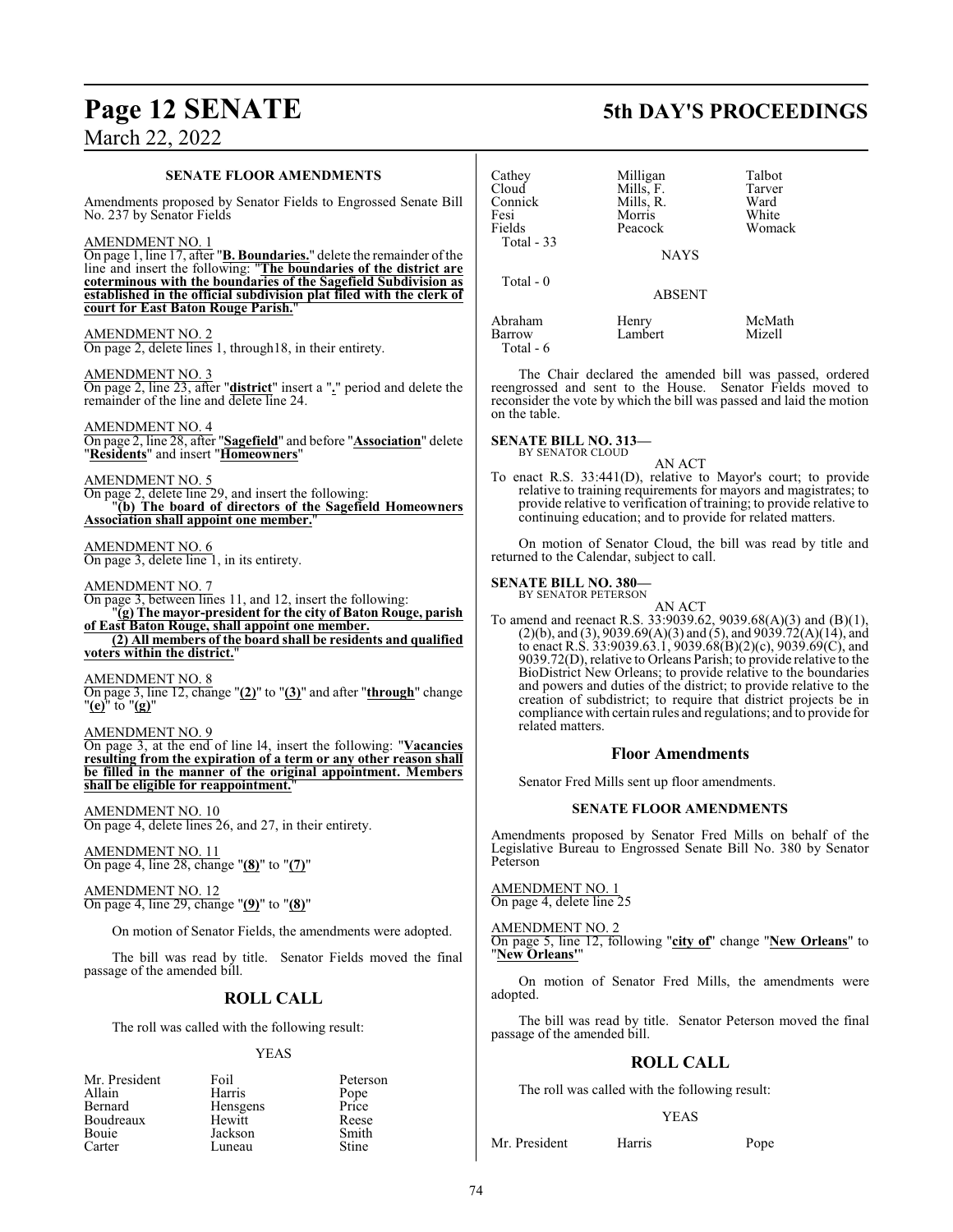| Allain<br>Bernard<br>Bouie<br>Carter<br>Cathey<br>Cloud<br>Connick<br>Fesi<br>Fields<br>Foil<br>Total - 32 | Hensgens<br>Hewitt<br>Jackson<br>Luneau<br>Milligan<br>Mills, F.<br>Mills, R.<br>Morris<br>Peacock<br>Peterson<br><b>NAYS</b> | Price<br>Reese<br>Smith<br>Stine<br>Talbot<br>Tarver<br>Ward<br>White<br>Womack |
|------------------------------------------------------------------------------------------------------------|-------------------------------------------------------------------------------------------------------------------------------|---------------------------------------------------------------------------------|
| Total $-0$                                                                                                 | <b>ABSENT</b>                                                                                                                 |                                                                                 |
| $A = 1$                                                                                                    | $TT - 1$                                                                                                                      | $M = -11$                                                                       |

| Abraham   | Henry   | Mizell |
|-----------|---------|--------|
| Barrow    | Lambert |        |
| Boudreaux | McMath  |        |
| Total - 7 |         |        |

The Chair declared the amended bill was passed, ordered reengrossed and sent to the House. Senator Peterson moved to reconsider the vote by which the bill was passed and laid the motion on the table.

#### **Rules Suspended**

Senator Pope asked for and obtained a suspension of the rules to revert to the Morning Hour.

#### **Message from the House**

#### **CONCURRING IN SENATE CONCURRENT RESOLUTIONS**

#### March 22, 2022

To the Honorable President and Members of the Senate:

I am directed to inform your honorable body that the House of Representatives has finally concurred in the following Senate Concurrent Resolutions:

**SENATE CONCURRENT RESOLUTION NO. 5—**<br>
BY SENATORS STINE, ABRAHAM AND REESE AND<br>
REPRESENTATIVES BOURRIAQUE, FARNUM, GEYMANN, ROMERO<br>
AND TARVER

A CONCURRENT RESOLUTION To express the sincere and heartfelt condolences ofthe Legislature of Louisiana to the family of Mayor Robert "Bob" Hardey on the occasion of his passing.

Reported without amendments.

#### **SENATE CONCURRENT RESOLUTION NO. 9—**

BY SENATOR FOIL A CONCURRENT RESOLUTION To designate May 21-27, 2022, as Safe Boating Week in Louisiana.

Reported without amendments.

SENATE CONCURRENT RESOLUTION NO. 10—<br>BY SENATORS FOIL, BARROW, BERNARD, BOUDERAUX, BOUJE<br>CARTER, CATHEY, CLOUD, CONNICK, CORTEZ, FESI, FIELDS,<br>HARRIS, HENRY, HENSGENS, HEWITT, JACKSON, LAMBERT,<br>LUNEAU, MCMATH, MILLIGAN, FR

To proclaim March 21, 2022, as Louisiana State Capitol Colorectal Cancer Awareness Day in Louisiana.

Reported without amendments.

## **5th DAY'S PROCEEDINGS Page 13 SENATE** March 22, 2022

Respectfully submitted, MICHELLE D. FONTENOT Clerk of the House of Representatives

#### **Message from the House**

#### **ASKING CONCURRENCE IN HOUSE BILLS AND JOINT RESOLUTIONS**

#### March 22, 2022

To the Honorable President and Members of the Senate:

I am directed to inform your honorable body that the House of Representatives has finally passed and asks your concurrence in the following House Bills and Joint Resolutions:

HB No. 445 HB No. 534 HB No. 748

Respectfully submitted, MICHELLE D. FONTENOT Clerk of the House of Representatives

#### **House Bills and Joint Resolutions on First Reading**

#### **HOUSE BILL NO. 70—**

BY REPRESENTATIVE MCMAHEN AND SENATOR ROBERT MILLS AN ACT

To designate mile markers 40 through 43, east and westbound, of Interstate Highway 20 in Webster Parish as the "Vietnam Veterans Memorial Highway"; and to provide for related matters.

The bill was read by title and placed on the Calendar for a second reading.

**HOUSE BILL NO. 71—** BY REPRESENTATIVE MCMAHEN AND SENATOR ROBERT MILLS AN ACT

To designate a portion of Louisiana Highway 371 as the "John David Crow Memorial Highway"; and to provide for related matters.

The bill was read by title and placed on the Calendar for a second reading.

### **HOUSE BILL NO. 444—** BY REPRESENTATIVE RISER

AN ACT To designate a portion of the United States Highway 165 in Caldwell Parish as the "SPC Torey Jonteal Dantzler, Sr. Memorial Highway"; and to provide for related matters.

The bill was read by title and placed on the Calendar for a second reading.

#### **HOUSE BILL NO. 445—**

BY REPRESENTATIVE RISER AN ACT

To designate a portion of Louisiana Highway 133 in Caldwell Parish as the "Robert L. 'Doc' Owens Memorial Highway".

The bill was read by title and placed on the Calendar for a second reading.

**HOUSE BILL NO. 534—** BY REPRESENTATIVES HORTON, GLOVER, AND LARVADAIN AN ACT

To designate a portion of Louisiana Highway 527 in Bossier Parish as the "Jessie Henry Memorial Highway"; and to provide for related matters.